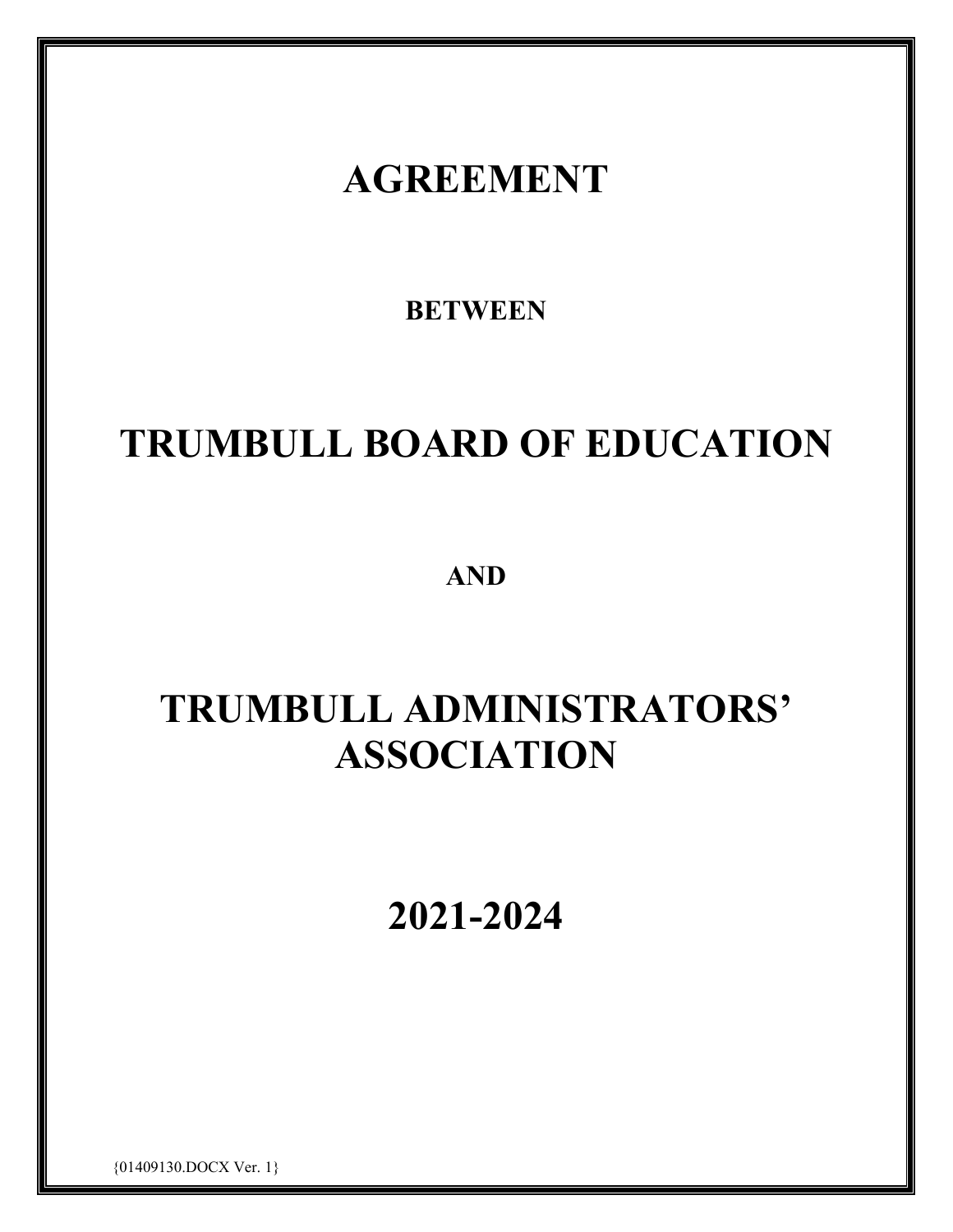## **AGREEMENT**

## **BETWEEN**

## **TRUMBULL BOARD OF EDUCATION**

## **AND**

## **TRUMBULL ADMINISTRATORS' ASSOCIATION**

## **PREAMBLE**

THIS AGREEMENT is made and entered into as of this day of October 2020, by and between the TRUMBULL BOARD OF EDUCATION (hereinafter referred to as the "Board") and the TRUMBULL ADMINISTRATORS' ASSOCIATION (hereinafter referred to as the "Association" or the "TAA").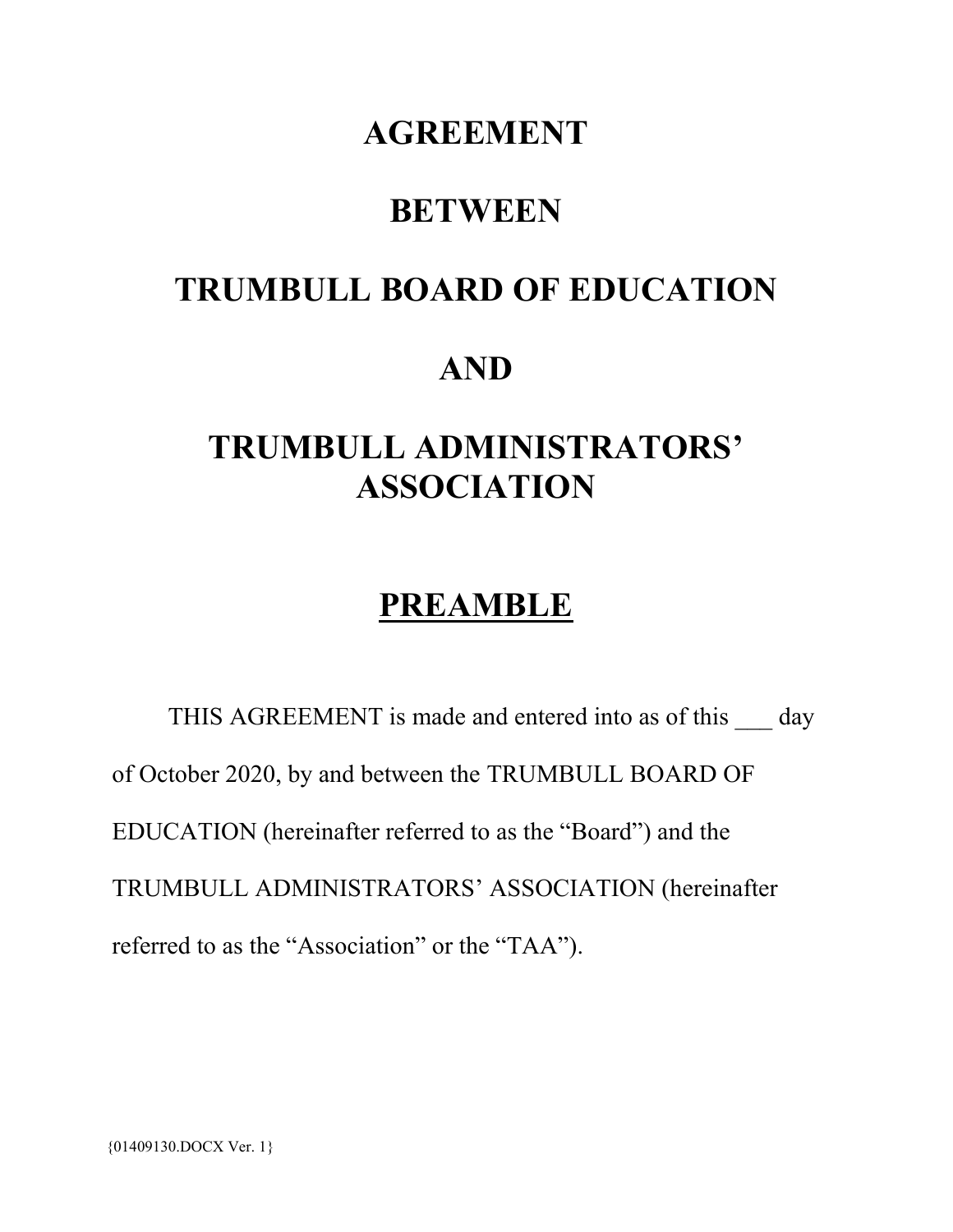## **TABLE OF CONTENTS**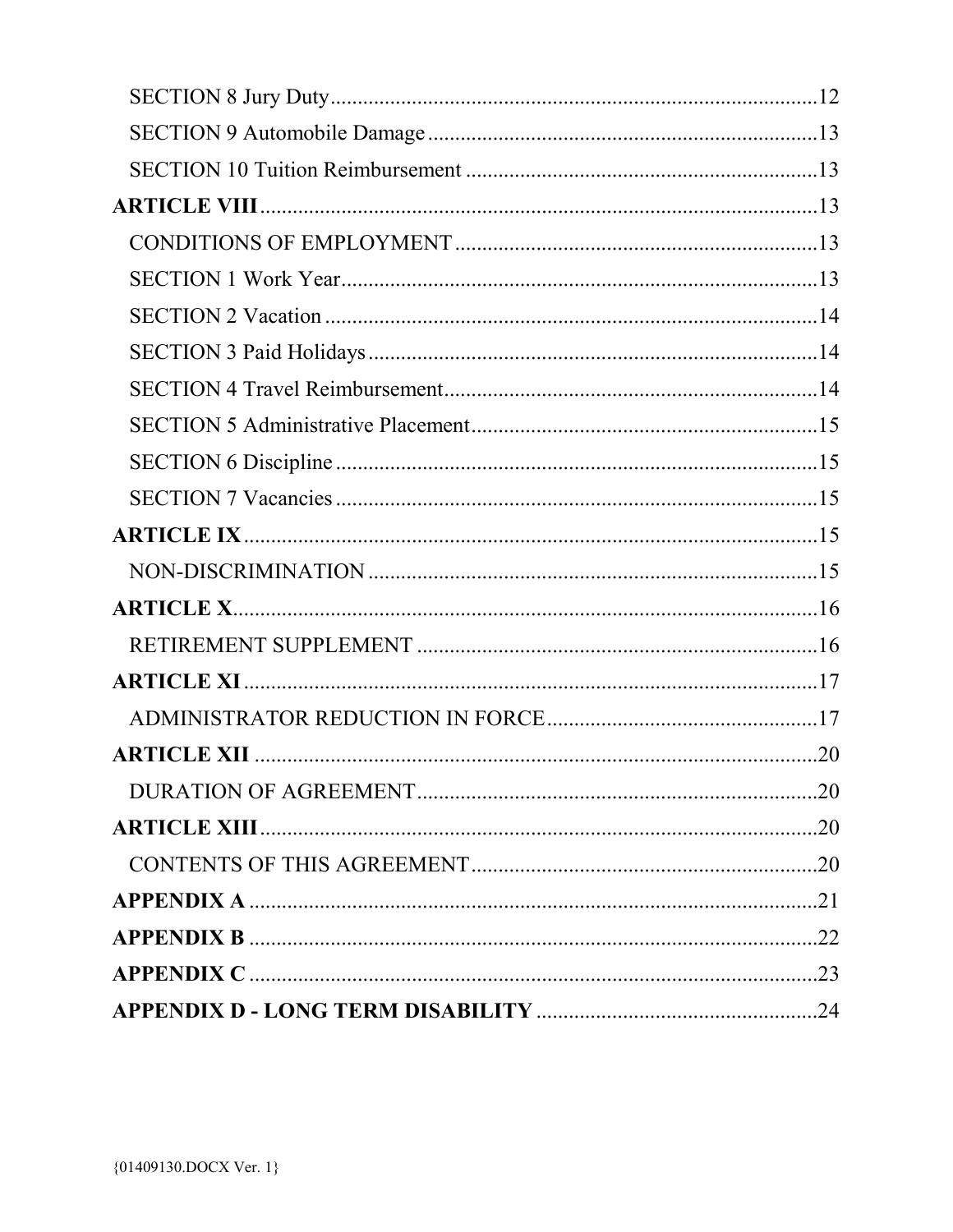#### **ARTICLE I**

#### PURPOSE

<span id="page-4-1"></span><span id="page-4-0"></span>SECTION 1 The Agreement is negotiated under Section 10-153c, d, e, f and g of the Connecticut General Statutes, as amended, in order:

- a) To fix for its term the salaries and other conditions of employment provided herein, and
- b) To encourage and promote effective and harmonious working relationships between the Board and the Association and the professional staff in order that the cause of public education may be best served Trumbull.

SECTION 2 The Board and the Association accept the provisions of this Agreement as commitments which they will support cooperatively.

SECTION 3 Except as expressly provided otherwise by the terms of this Agreement, the determination and administration of educational policy, the operation of the schools and the direction of the professional staff are vested exclusively in the Board acting by itself or through the Superintendent of Schools or his/her designee.

SECTION 4 The Board agrees that it will not unilaterally change the Board's Policies relating to administrators without prior discussion with the appropriate committee of the Association and without due consideration of its views. Nothing herein shall be construed as a waiver of the Board's or Association's rights or obligations as set forth in §10-153f(e) of the Connecticut General Statutes.

#### **ARTICLE II**

#### RECOGNITION

<span id="page-4-3"></span><span id="page-4-2"></span>SECTION 1 In accordance with applicable provisions of the Connecticut General Statutes, the Board recognizes the Association as the exclusive bargaining representative of all certified professional employees of the board who are not excluded by statute from the purview of bargaining, who are employed by the Board in positions requiring an administrative or supervisory certification, or the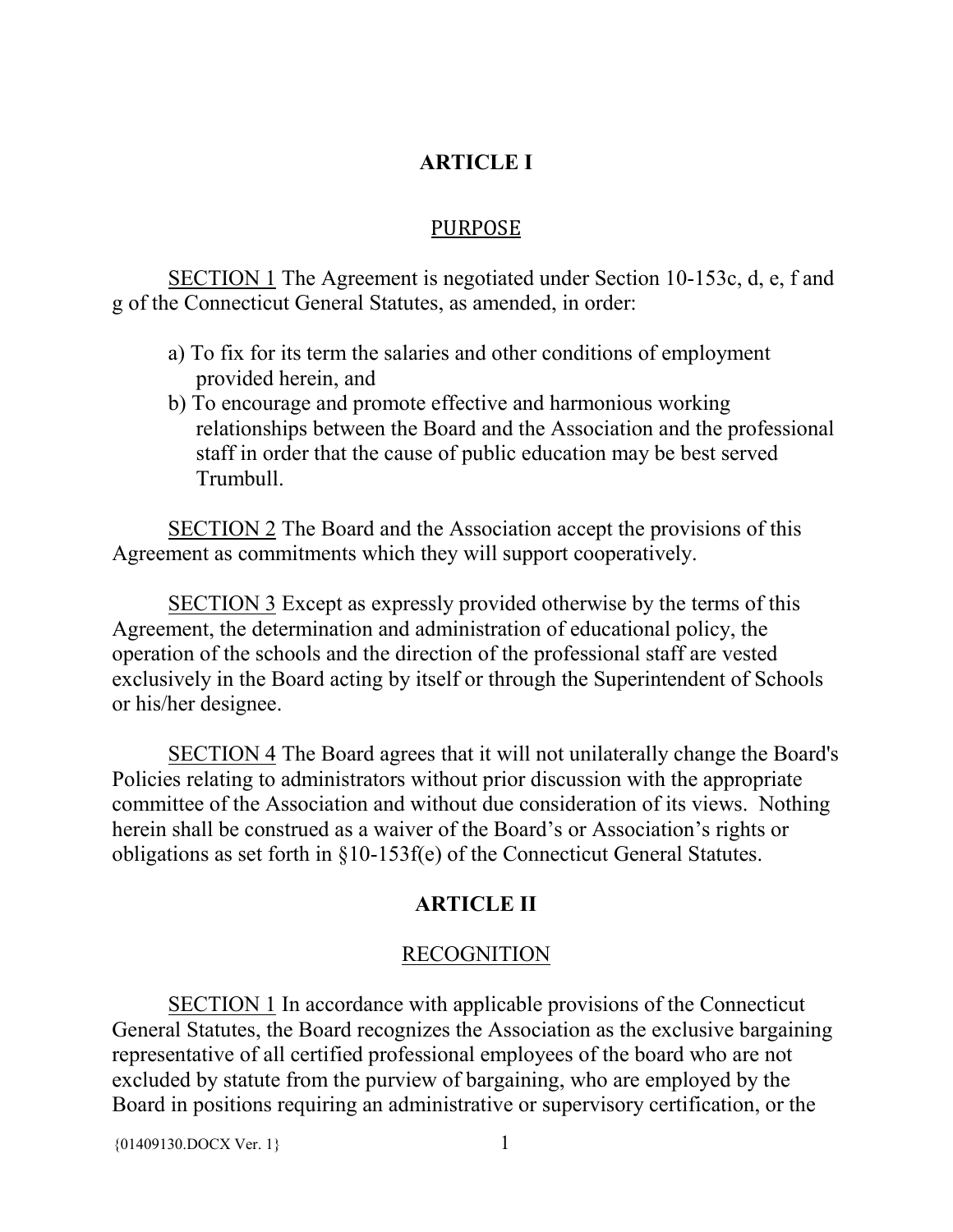equivalent thereof, and whose administrative or supervisory duties, for the purposes of determining membership in this unit, equal at least fifty percent (50%) of the assigned time of such employee.

SECTION 2 The term "administrator" or "administrators" as used hereafter in this Agreement shall be defined as referring only to those certified professional employees of the Board who are included in the unit represented by the Association as described in Section 1.

#### **ARTICLE III**  NEGOTIATIONS

#### <span id="page-5-0"></span>SECTION 1 Negotiation of a Successor Agreement

<span id="page-5-1"></span>Negotiations for a successor agreement shall be in accordance with Section 10-153d(b) of the General Statutes of Connecticut (as amended) and shall use this Agreement as a point from which to proceed.

#### SECTION 2 Negotiations of Matters Not Covered by Terms of the Agreement

This Agreement shall remain in effect during its term and shall not be modified, except as the result of negotiations over proposed modifications, which negotiations are consented to by both the Board and the Association. Additionally, any modification of this Agreement must be reduced to writing in the form of a contract addendum and signed by the authorized representatives of the parties. Either party shall acknowledge receipt of a request to open negotiations in writing within five (5) working days thereafter. The Board and the Association shall arrange for a mutually satisfactory time and place to discuss such proposal within fifteen (15) days after the receipt of the proposal unless an extension of time is mutually agreed upon.

### **ARTICLE IV**

#### GRIEVANCE PROCEDURE

#### <span id="page-5-3"></span><span id="page-5-2"></span>SECTION 1 Definition of Grievance

<span id="page-5-4"></span>a) A grievance is hereby defined as any written complaint by an administrator, a group of administrators or the Association alleging that a provision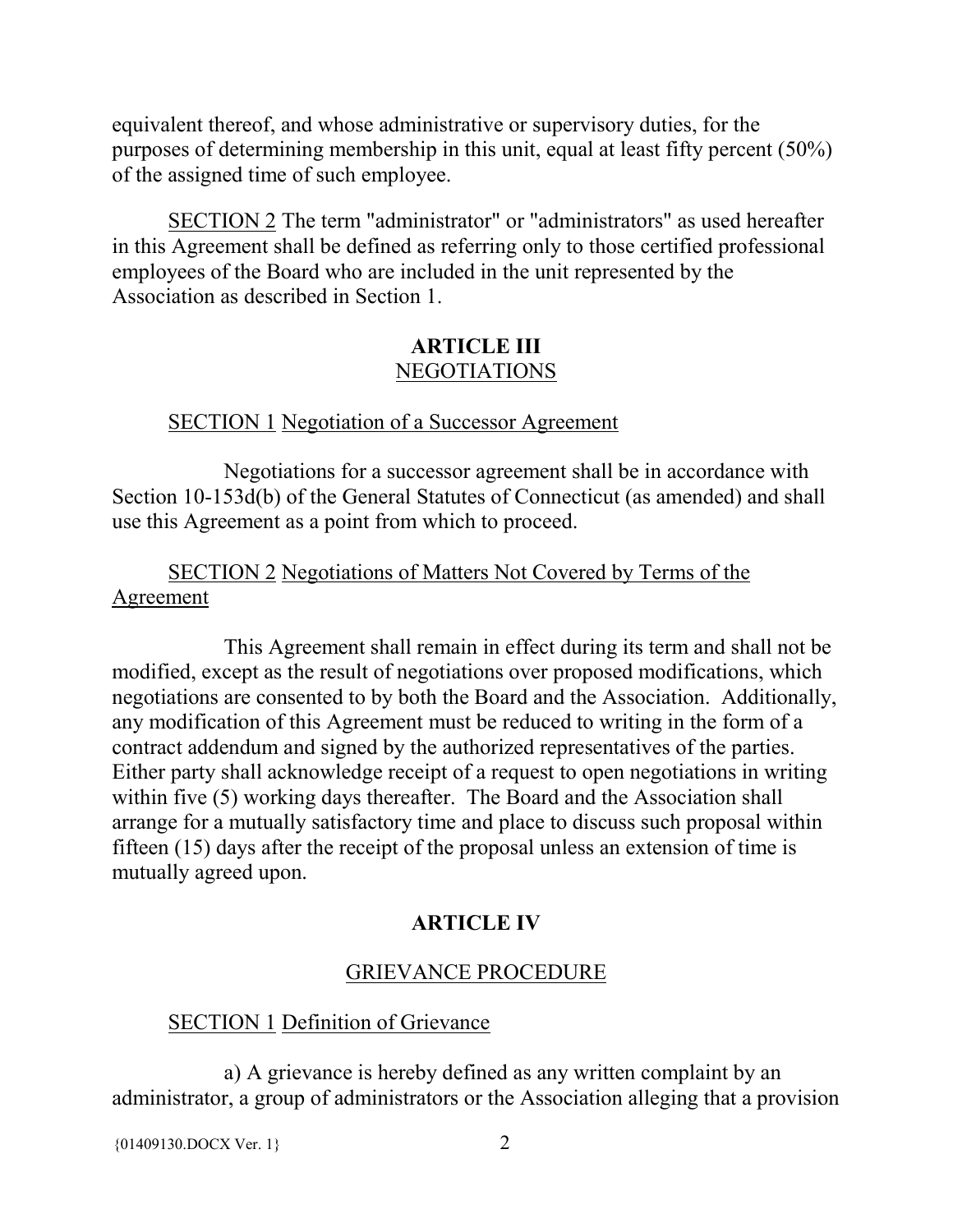of this Agreement has been misapplied or violated or that an administrator or group of administrators has been treated unfairly or inequitably thereunder.

b) A "grievant" is an administrator or group of administrators, as herein defined, or the Association who files a grievance.

c) "Day(s)" shall be defined as calendar days, excluding Saturdays, Sundays and holidays recognized by Board.

#### SECTION 2 Purpose

<span id="page-6-0"></span>To secure at the lowest possible level, solutions to problems which may arise. The proceedings shall be confidential and as informal as possible.

#### SECTION 3 Procedure

<span id="page-6-1"></span>Step 1 A grievance filed by an administrator shall be considered in the first instance by conference between the administrator (grievant) and his immediate supervisor. During this conference, the grievant shall have the right to be accompanied by a representative of the Association.

Step 2 If the grievance is not settled within ten (10) days after Step 1 conference, the grievant may request a conference with the Superintendent. Such request for conference shall be made in writing and shall state the nature of the grievance, including the Article and Section of this Agreement alleged to have been violated, if applicable. The request must be delivered to the Superintendent within ten (10) days after the Step 1 conference, and the Superintendent or his designee shall meet with the grievant within ten (10) days following receipt of the request. At this Step 2 conference, the grievant shall have the right to be accompanied by a representative of the Association and to present oral and written statements or arguments or the grievant shall have the right to be accompanied by legal counsel in the case of purported violations of criminal statutes or claims involving moral turpitude. The Superintendent or his designee shall answer the grievance in writing within fifteen (15) days following receipt of the request.

Step 3 If the grievance is not settled in Step 2, the grievant may request a hearing before the Board of Education, but such request must be received by the Superintendent within five (5) days after receipt of the Superintendent's answer. Such request must be made in writing and must state the grievance in the same manner as the Step 2 request. The Board of Education, or a delegation of Board members, shall meet with the grievant within fifteen (15) days following receipt of this Step 3 request. At said meeting, the grievant shall have the right to be represented by legal counsel of his choice, as well as by a representative of the Association as set forth in Section 5(a), and to present oral

 ${01409130. \text{DOCX Ver. 1}}$  3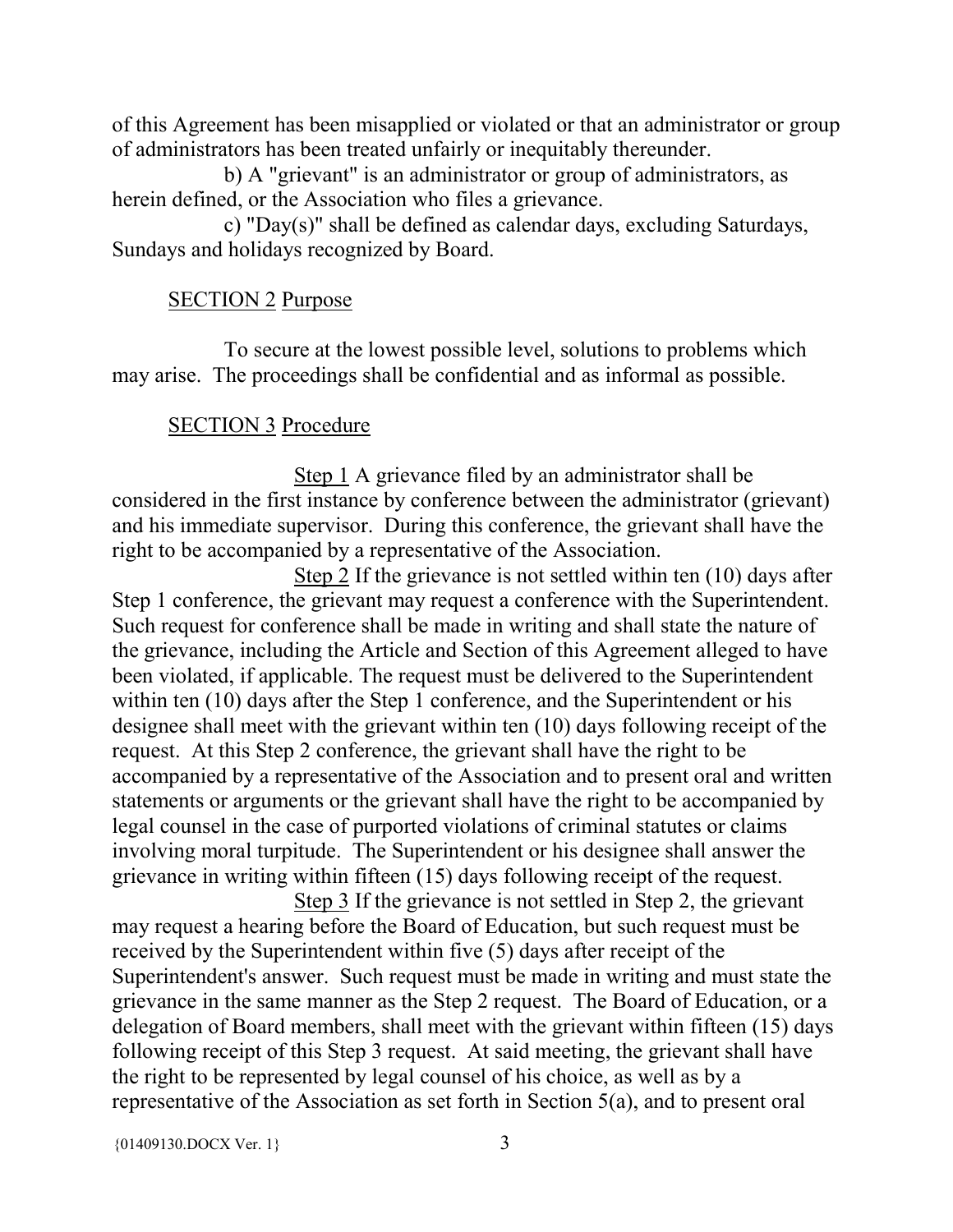and written statements or arguments and to call witnesses. The Superintendent shall also have the right to be represented by legal counsel and to present oral and written statements or arguments and to call witnesses. The Board of Education shall answer the grievance within ten (10) days after the conclusion of the Step 3 meeting.

Step 4 If the grievant is not satisfied with the Board's answer and if the Association feels that the grievance is meritorious, it may request that the grievance be submitted to the American Arbitration Association or other mutually agreed upon impartial arbitrator for arbitration, but if it elects to do so it must comply fully with the terms and conditions set forth below:

- 1. It shall have no more than five (5) days following the expiration of the period for the Step 3 Board response within which to submit the Grievance to arbitration.
- 2. The submission must be in writing and mailed, by certified mail, return receipt requested, to the American Arbitration Association in Hartford within the five (5) day submission period set forth herein. A copy of the submission must be provided simultaneously to the Superintendent.
- 3. The Arbitrator shall be selected in accordance with the Voluntary Labor Association Rules of the American Arbitration Association, which shall also govern the conduct of the hearing.
- 4. The grievance, to be arbitrable, must be the same grievance submitted to the Superintendent at Step 2 and must arise out of and involve the interpretation or application of a specific provision expressed in this agreement, and it will not be arbitrable if it claims a right, benefit or obligation not expressly set forth in this agreement.
- 5. The arbitrator's authority will be limited to determining whether, by the allegations contained in the grievance, either the Board or an administrator acting within the scope of his or her authority, or both, violated a specific provision expressed in this agreement. The arbitrator will not have the authority or power to add to, delete from, expand or modify in any way any provision expressed in this agreement.
- 6. The arbitrator's fee shall be borne equally by both parties.
- 7. The arbitrator's award shall be final and binding, provided nothing herein shall prevent the Board or the Association from attempting to modify, vacate, or enforce the award in court.
- 8. The arbitration hearing shall be held in private.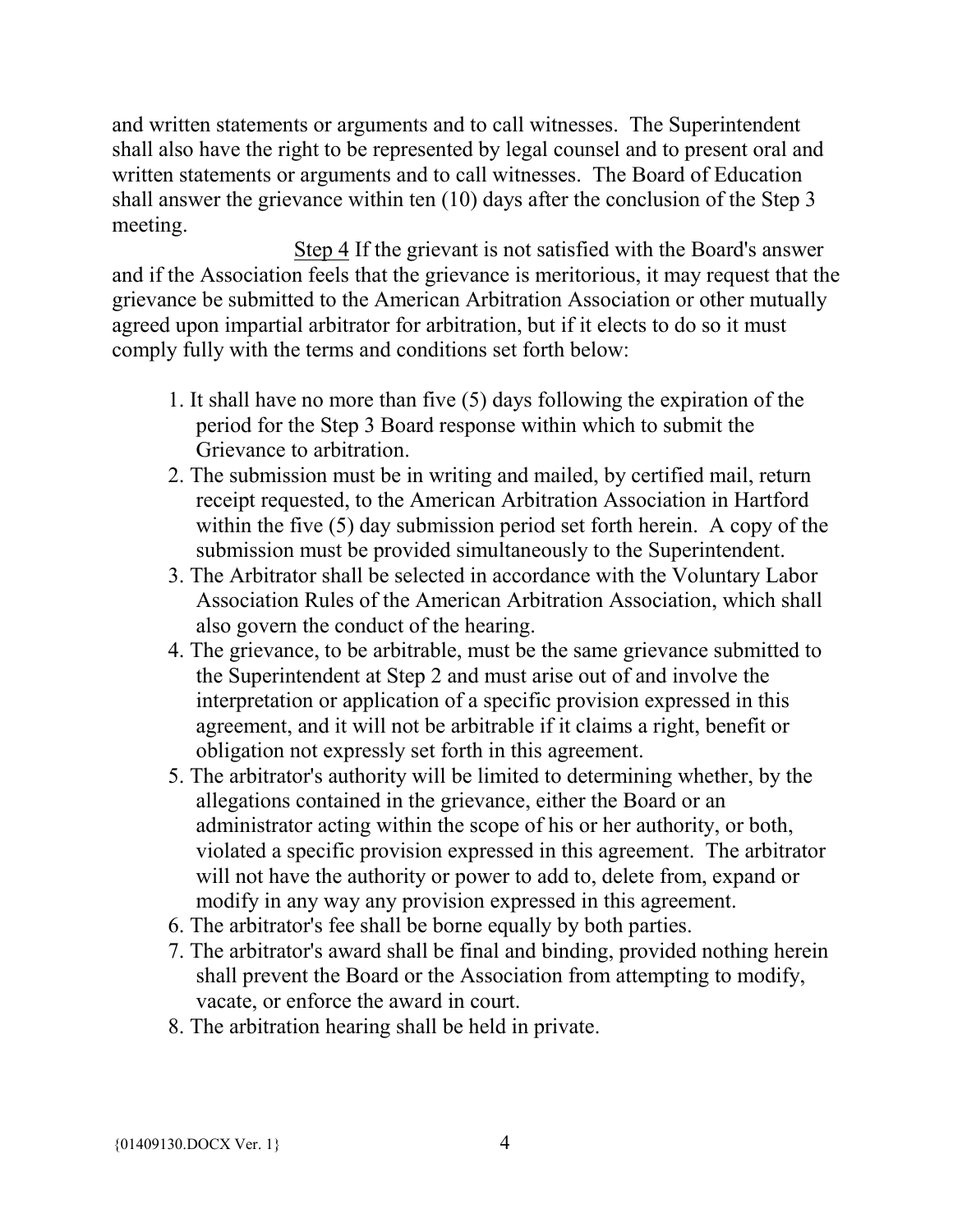#### SECTION 4

<span id="page-8-0"></span>a) Grievances involving an individual administrator must be filed within ten (10) days after the event giving rise to the grievance, and must be processed by the administrator filing the grievance. Grievances involving more than one (1) administrator or the Association as an entity shall only be filed and processed by the Association.

b) Grievances filed by the Association shall be filed directly with the Superintendent at Step 2 and shall be submitted to him in writing, setting forth the Article and Section of this Agreement allegedly violated, if applicable, within ten (10) days after the event giving rise to the grievance. Thereafter, the grievance shall be processed in accordance with the remaining provisions of Steps 2-4 in Section 3 of the article.

#### SECTION 5

<span id="page-8-1"></span>a) The grievant may be represented before the Board and in arbitration proceedings either by the Association or by legal counsel or both. However, if the grievant is represented by legal counsel only, the Association shall have the right to be present and to state its views relative to the grievance.

b) All documents, communications and records germane to the processing of a grievance shall be filed separately from the permanent files of the grievant, unless, of course, they are already a part of an administrator's personnel file.

#### **ARTICLE V**

#### **SALARIES**

<span id="page-8-3"></span><span id="page-8-2"></span>a) Salary rates payable to administrators for 2021-22 are set forth in Appendix A, attached hereto. Administrators not already at the top step shall advance a step.

b) Salary rates payable to administrators for 2022-23 are set forth in Appendix B, attached hereto. Administrators not already at the top step shall advance a step.

c) Salary rates payable to administrators for 2023-24 are set forth in Appendix C, attached hereto. Administrators not already at the top step shall advance a step.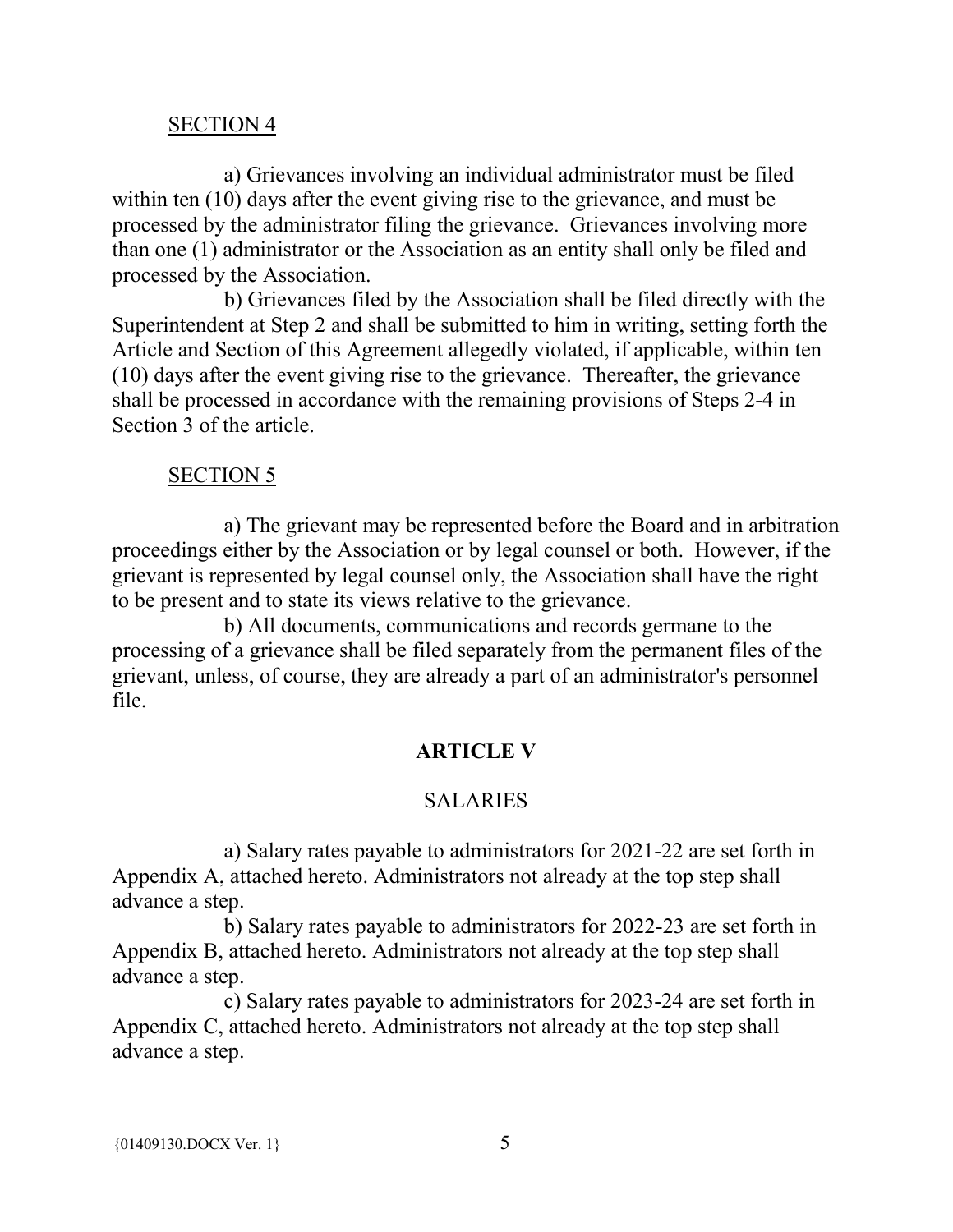#### **ARTICLE VI**

#### PAYROLL DEDUCTIONS

<span id="page-9-1"></span><span id="page-9-0"></span>SECTION 1 The Board agrees to deduct from the salary of each administrator, who voluntarily submits to the Board written authorization to do so, monies for one or any number of the following:

a) Dues or service fee for Trumbull Education Association, Connecticut Education Association, National Education Association, Trumbull Administrators' Association, Connecticut Association of Schools, New England League of Middle Schools, and National Association of Secondary School Principals

- b) Franklin Life Insurance
- c) Washington National Insurance
- d) Tax Sheltered Annuity Plan
- e) United Fund
- f) Waterbury Teachers' Credit Union and/or Trumbull Municipal Employees Credit Union
- g) U.S. Savings Bonds

#### SECTION 2

#### a) Membership Dues

All administrators who elect to join the Association or pay a service fee shall pay in cash or sign and deliver to the Board and the Association, if they have not already done so, an authorization for the payroll deduction of membership dues or service fees of the TAA. The Board agrees to deduct such dues or service fees from the salaries of each of its administrators who have submitted to the Board written authorization. Said authorization shall continue in effect from year to year unless such administrator shall notify the Association in writing in the month of August of any year that such authorization has been revoked. If said notice is timely delivered, it shall mean that in the following school year said administrators shall neither pay the service fee or dues.

#### b) Service Fee

The amount of said service fee shall be certified by the Association to the Board and said amount shall be presented to the Personnel Office by August 1 of each school year.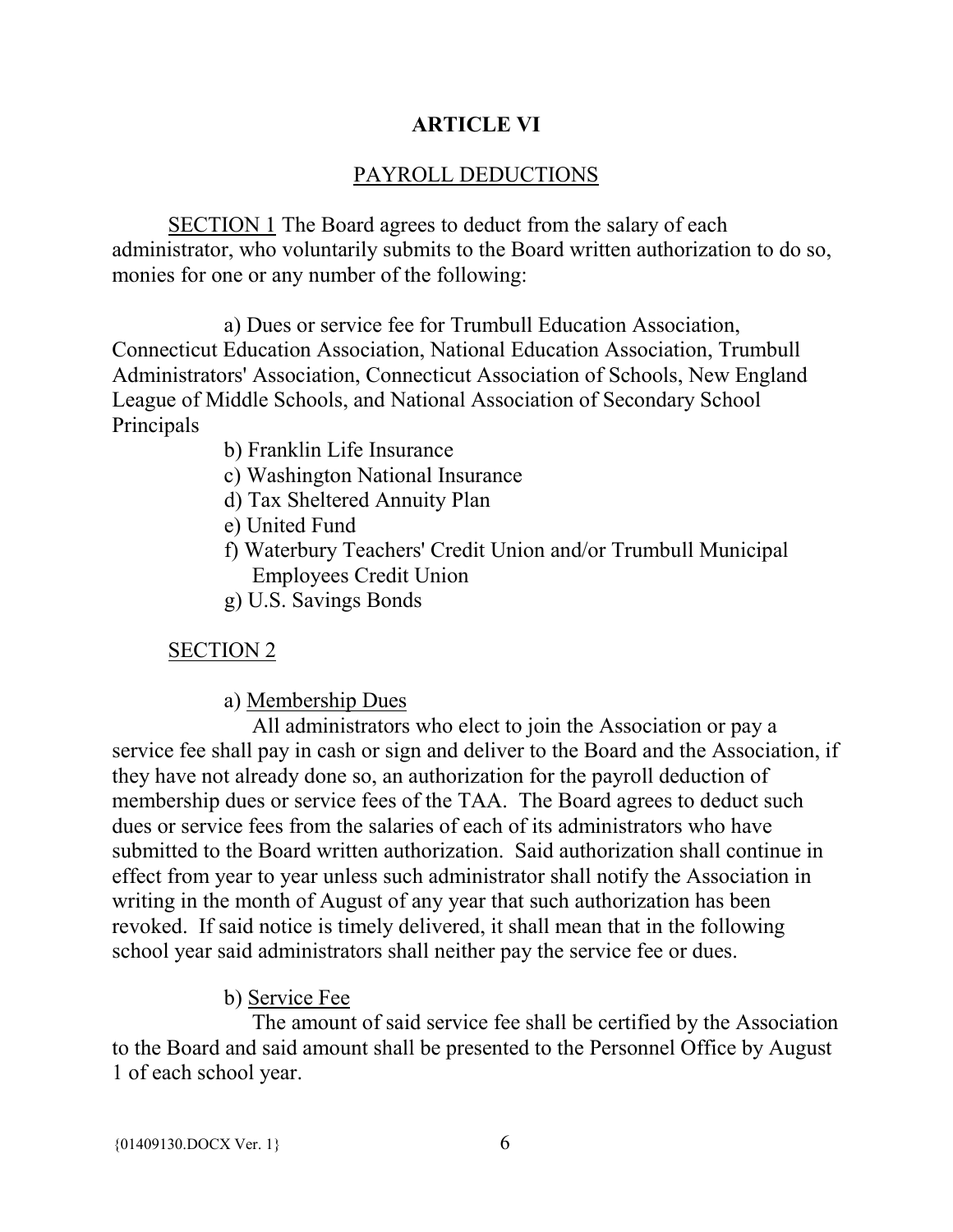c) Indemnification

The Association agrees to defend, indemnify and hold harmless the Board against any and all expenses, liability suits or claims which arise under this Article and/or from the Board's action in compliance with the provisions of this Article.

<span id="page-10-0"></span>SECTION 3 Each administrator shall have the right to revise his/her authorization as circumstances dictate.

### **ARTICLE VII**

### WELFARE PROVISIONS

### <span id="page-10-1"></span>SECTION 1 Group Insurance

<span id="page-10-2"></span>a.1) The Board shall provide health insurance in accordance with the State of Connecticut Partnership 2.0 Plan, a summary of which may be found at [www.osc.ct.gov/ctpartner.](http://www.osc.ct.gov/ctpartner) In the event of: (1) a material change in the copayment and/or deductible in the Partnership 2.0 Plan; (2) the State assesses any material surcharge or similar fee on top of the premiums charge for the Partnership Plan; or (3) the Partnership 2.0 Plan shall be terminated, the Parties agree to enter into mid-term bargaining regarding health insurance

a.2) Effective July 1, 2021, administrators shall make a 20% employee co-pay contribution based on the cost of the Partnership Plan. Effective July 1, 2022, a 20.5% co-pay contribution based on the cost of the plan. Effective July 1, 2023, a 21% co-pay contribution based on the cost of the plan.

a.3) The dental insurance coverage shall be provided under the State Partnership 2.0 Dental Plan, unlimited maximum plan option.

a.4) The Board shall provide life insurance in the amount equal to two times the administrator's salary rounded to the nearest \$1,000 (individual membership only).

b) The Board agrees to provide the long term disability policy (individual membership only) as currently provided for the life of this Agreement. (*See* Appendix D attached hereto)

c) The Board may substitute for said insurances any plan by that or any other carrier or through a self-funded arrangement which offers benefits equal to or better than those offered by said insurance carrier on an overall basis.

d) The Board shall bear the premium cost required to provide the administrator with the group insurance benefits he/she elects, less the contribution required of employees as set forth in this Section.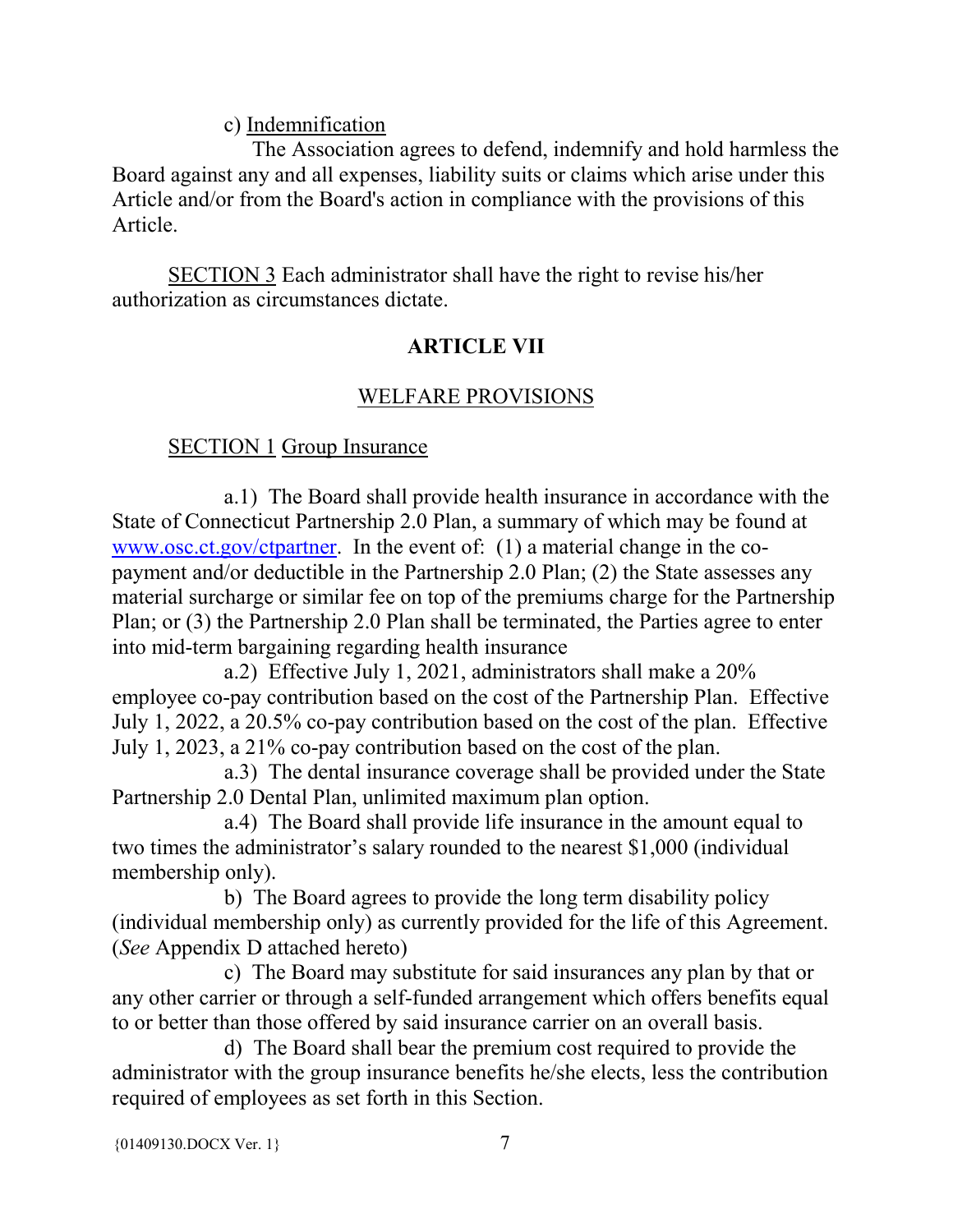e) Participation in the group insurance plans shall be voluntary. Administrators who do not signify their desire to participate in said plan on forms provided by the Board shall not be eligible for benefits under said plan.

e.1) Employees who opt out, i.e. waive insurance coverage, shall be entitled to the following payment for the contract covering the period July 1, 2021 – June 30, 2024:

| Single     | \$600   |
|------------|---------|
| Two Person | \$875   |
| Family     | \$1,250 |

Employees whose spouses are covered under any Board of Education or Town health plan shall not be eligible for the above payment.

e.2) If an administrator decides to participate in this program, he/she cannot change his/her coverage during that particular school year and re-enter the Board adopted insurance program. (The only exceptions to this rule are: if an individual's spouse were to pass away leaving the employee without coverage; if a divorce/separation were to occur; or if a spouse were to lose a job.)

f) Eligibility for and the amount of benefits to be paid pursuant to any of the policies purchased in accordance with the provisions of this Section 1 shall be determined by the terms of the particular policies. Disputes concerning eligibility for or the amount of benefits payable pursuant to said policies shall not be subject to the Grievance and Arbitration Procedure contained in this Agreement.

g) The Board shall notify an administrator of any change in said administrator's insurance coverage or status when the Board receives such notice from the insurance carrier. Administrators shall notify the Board promptly of any change in their personal status which has an effect upon their status or coverage under the insurance plans provided by the Board in accordance with paragraph a) hereof.

#### SECTION 2 Internal Revenue Code Section 125

<span id="page-11-0"></span>The Board shall adopt an Internal Revenue Code Section 125 pre-tax medical expense account for the limited purpose of allowing employees to pay for any incurred medical expense, including, but not limited to, employee health and dental insurance premium contributions. Such election shall be optional for the employee.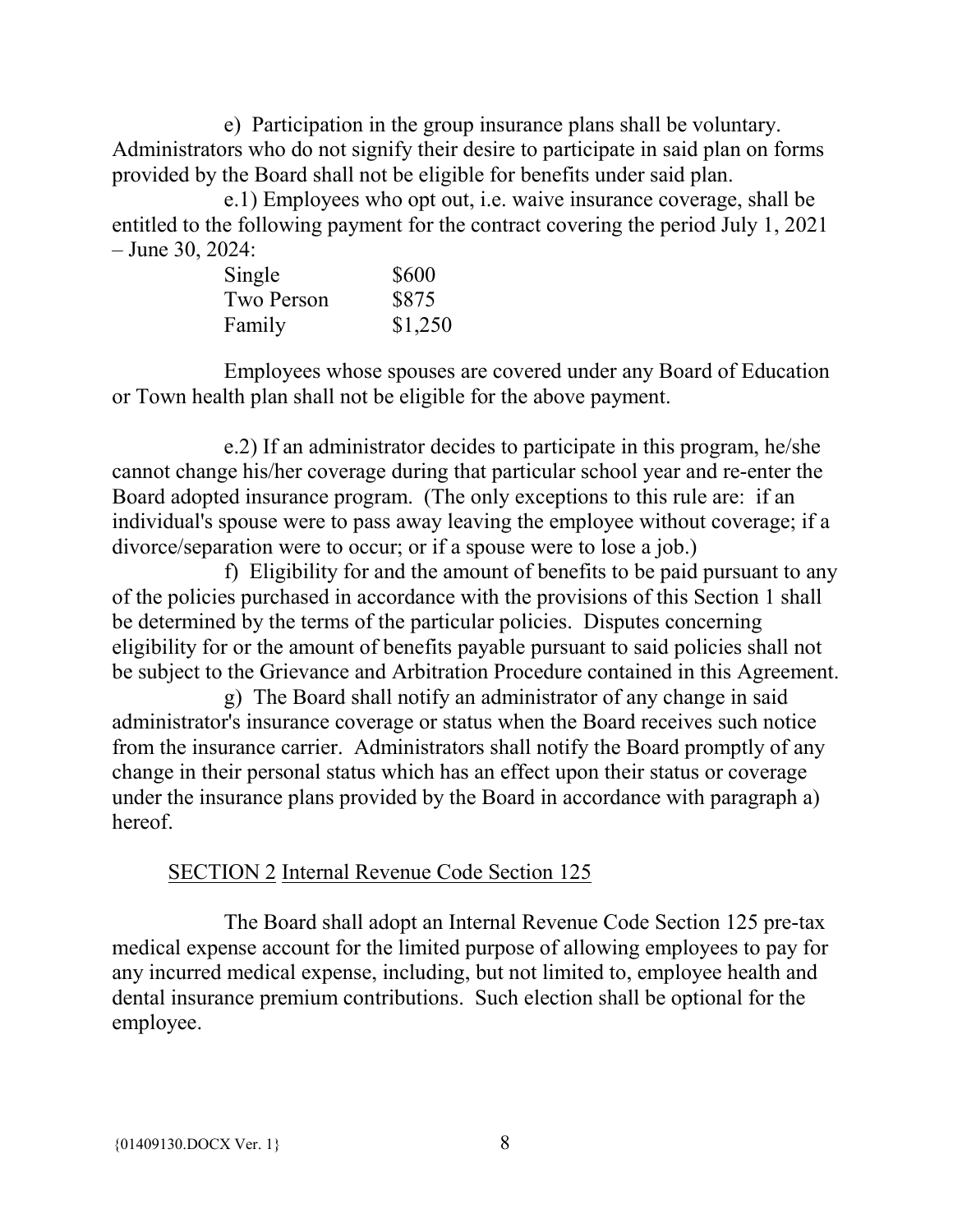#### SECTION 3 Sick Leave

<span id="page-12-0"></span>a) Sick leave shall be granted at the rate of eighteen (18) days per year for twelve-month administrators, and at the rate of sixteen and one-half  $(16\frac{1}{2})$  days for eleven month administrators. Sick leave may be accumulated as follows: 222 days for administrators earning 25 vacation days; and 205 days for eleven-month administrators.

b) Notwithstanding the provisions contained in Section 3a) of this Article VII, if any administrator should be injured by an attack or assault during the course of and arising out of said administrator's employment and such injury causes absence from his/her employment and renders him/her eligible for Workers' Compensation, the Board shall pay said administrator his/her full salary less Workers' Compensation during said absence and said period of absence shall not be charged against sick days set forth in paragraph a) above.

#### SECTION 4 Illness or Death in the Family

<span id="page-12-1"></span>For each death in the immediate family (mother, father, spouse, mother-in-law, father-in-law, sister, brother, brother-in-law, sister-in-law, child, and grandchild) an administrator may be absent for a period of five (5) work days per year without salary deduction. In cases of death of an administrator's relative not in the administrator's immediate family or the serious illness of a member of the administrator's immediate family for whom the administrator does not have custodial responsibility, up to two (2) days' absence may be granted at the discretion of the Superintendent.

For serious illness of a member of the administrator's immediate family for whom the administrator has custodial responsibility, an administrator may be absent up to ten (10) normal work days without loss of regular pay, after which said absences shall be charged to accumulated sick leave. This does not apply to minor illness of a family member.

#### SECTION 5 Personal Days

<span id="page-12-2"></span>Personal leave days, including religious observances, shall be allowed up to a maximum of five (5) workdays per year (non-cumulative). Additional days may be allowed at the discretion of the Superintendent.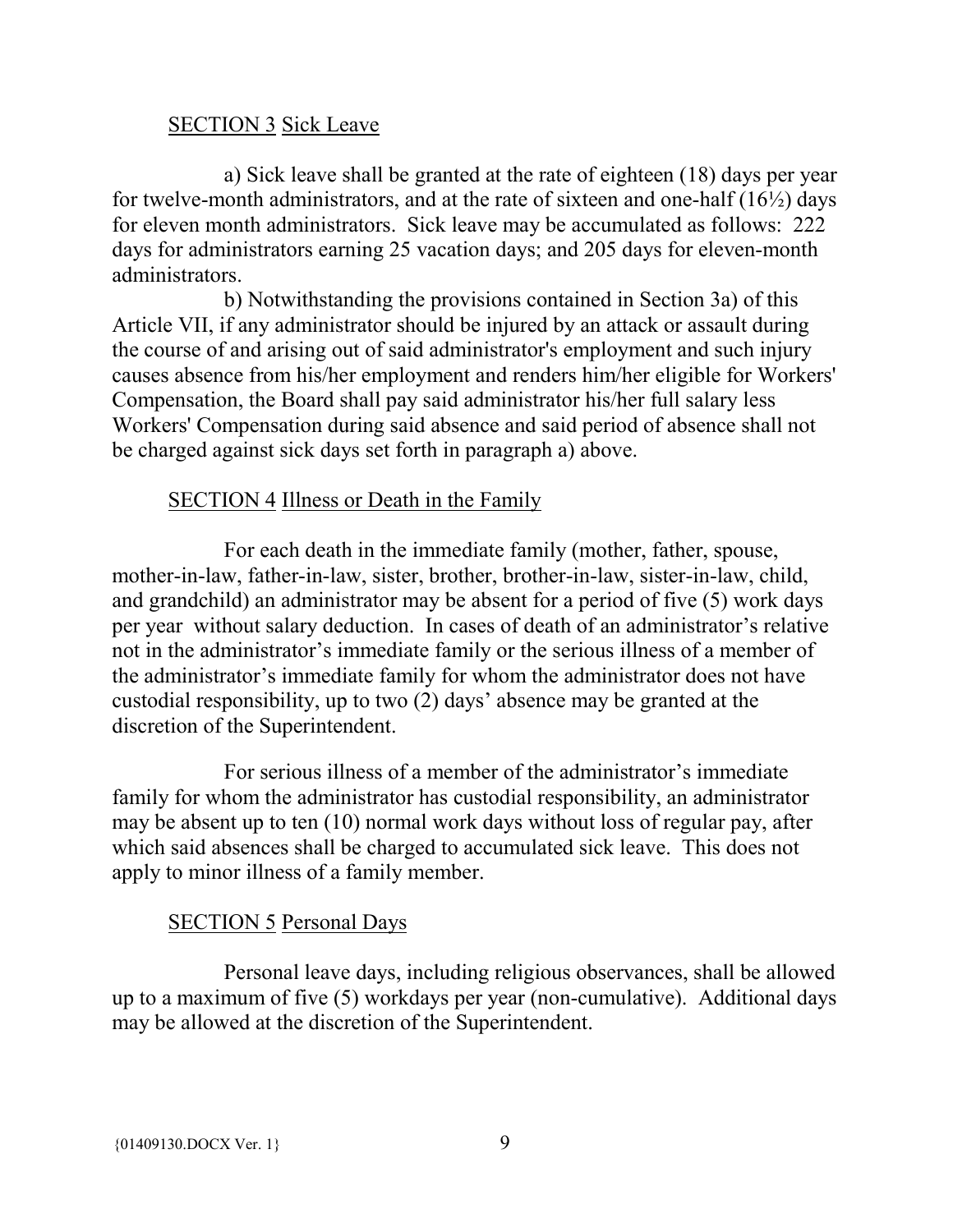#### SECTION 6 Disability Leaves

<span id="page-13-0"></span>a) Compensable Illness or Injury Any administrator who is disabled as a result of a physical condition, illness or injury for which he/she is eligible to receive Workers' Compensation Benefits shall be eligible for the sick leave benefits set forth in Section 3 hereof on a pro rata basis for the period of such disability or until his/her accrued sick leave has been exhausted, whichever occurs sooner. The amount of sick leave to be charged against the administrator's accumulated sick leave and the amount of sick leave pay to be paid to the administrator on a per diem basis will be determined by the ratio of the difference between the regular per diem salary rate (calculated as of his/her last day of work prior to his/her absence) and the amount he/she receives in per diem compensation benefits to his/her total regular per diem salary rate, so that the per diem Workers' Compensation benefit and the pro-rated per diem sick leave benefit, when added together, give the administrator a total daily compensation equal to his/her regular per diem salary rate calculated as of his/her last day worked.

#### b) Non-Compensable Illness or Injury

1. Application of Sick Leave Benefits Any administrator who is disabled as a result of a physical condition, illness or injury for which he/she is not eligible for compensation under Workers' Compensation laws of the State of Connecticut, shall be eligible for the sick leave benefits set forth in Section 3 hereof for the period of such disability or until his/her accumulated sick leave has been exhausted, whichever occurs sooner.

#### 2. Verification of Disability

i) In any case of absence where an administrator applies for sick leave benefits because of a physical condition, illness or injury causing disability, the administrator shall supply the Board with his/her physician's statement attesting to the nature of the disability and the expected length of the period of disability. Such statements shall be in addition to the notice required pursuant to paragraph b) 3 below and shall be submitted to the Board as close as possible in time to the beginning of the period of disability and shall be based upon a physical examination of the administrator by his/her physician at a time not remote from the beginning of the period of disability.

ii) The Board shall have the right to verify the nature and length of the disability, including but not limited to, the appointment of a physician of its own choosing to investigate the matter. The administrator applying for such benefits shall cooperate with the Board in making such determination, including,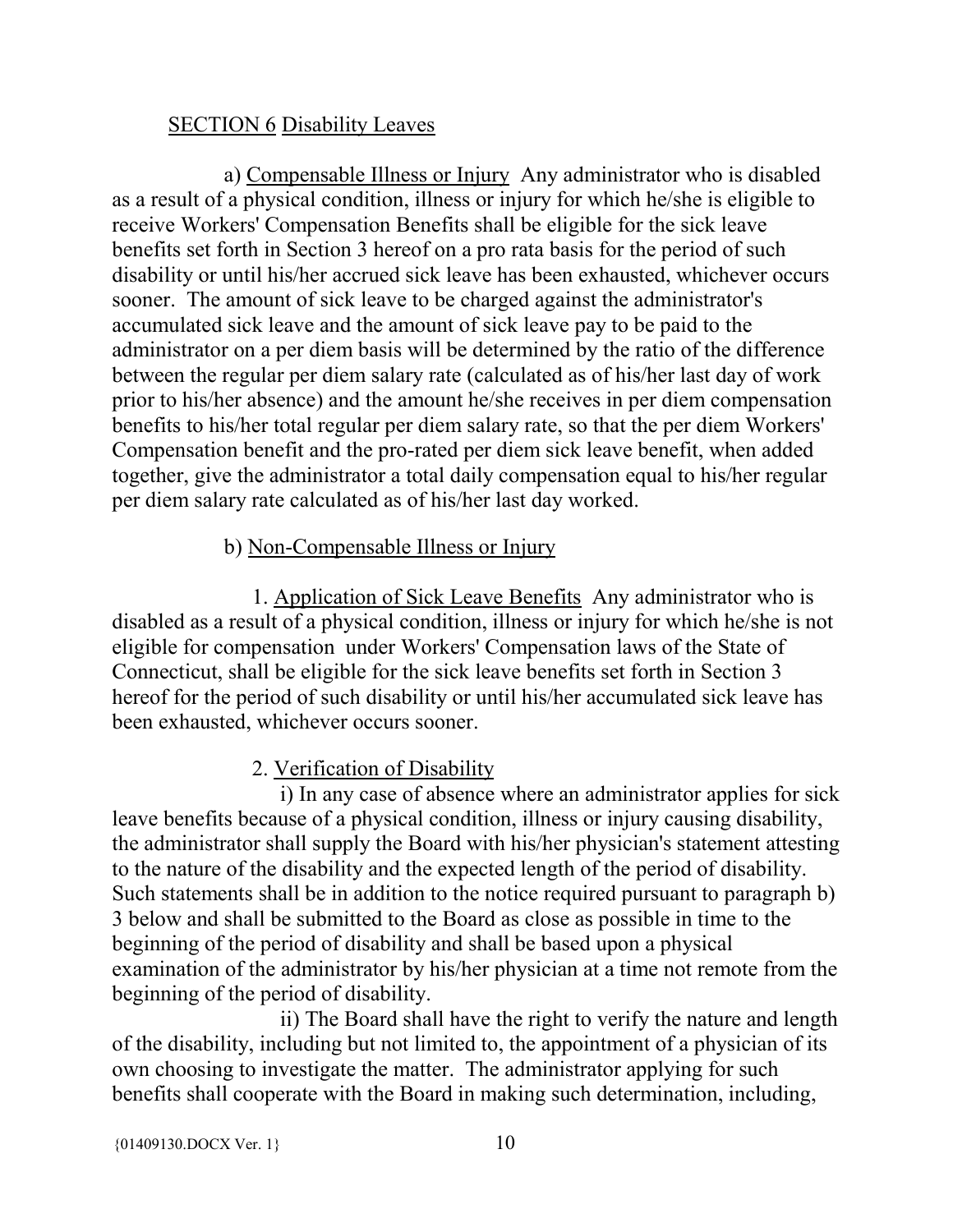but not limited to, allowing the physician appointed by the Board and competent in the medical area, to consult with the administrator's own physician and to review whatever records, documents, charts, notes, data or other material relating to the condition, illness or injury giving rise to the disability, but under no circumstances shall the administrator be required to submit to a physical examination by a doctor other than one of his/her own choice.

3. Notification Any administrator who is disabled or who anticipates being disabled shall notify the board of his/her disability or anticipated disability and the expected duration of his/her absence from school resulting therefrom as soon as possible after he/she learns of the disability or that the disability is anticipated and shall keep the Board apprised of any changes in his/her status in accordance with the following:

i) If the disability is one that could not have been anticipated, the administrator, as soon as possible after the event giving rise to the disability occurs, shall notify the Superintendent as to the nature and expected duration of the disability.

ii) If the disability is one that can be anticipated (i.e., due to pregnancy or medical treatment, such as an operation which is scheduled in advance), the administrator shall notify the Superintendent of the nature of the disability and the anticipated duration of the disability as soon as possible after the administrator has learned of the event which will give rise to the disability. Thereafter, the administrator will keep the Superintendent apprised promptly as to changes in status or anticipated duration of the disability.

iii) In any case where an administrator is absent as a result of a disability, the administrator shall notify the Board as promptly as possible as to the date upon which his/her disability is expected to end and the date upon which he/she desires to return to work. Failure to notify the Superintendent of his/her intentions relating to his/her return to work in writing prior to the termination of his/her disability or failure to return to work within a reasonable period after the termination of his/her disability, shall relieve the Board of any obligation of returning the administrator to active employment except for good cause by the administrator. In such cases, the administrator's failure to act, except for good cause shown by the administrator, shall be deemed to be a resignation.

iv) Any notification referred to above shall be in writing.

4. Return to Work After Period of Disability Has Ended

All administrators absent as a result of a disability shall return to work within a reasonable period after the end of their disability provided that: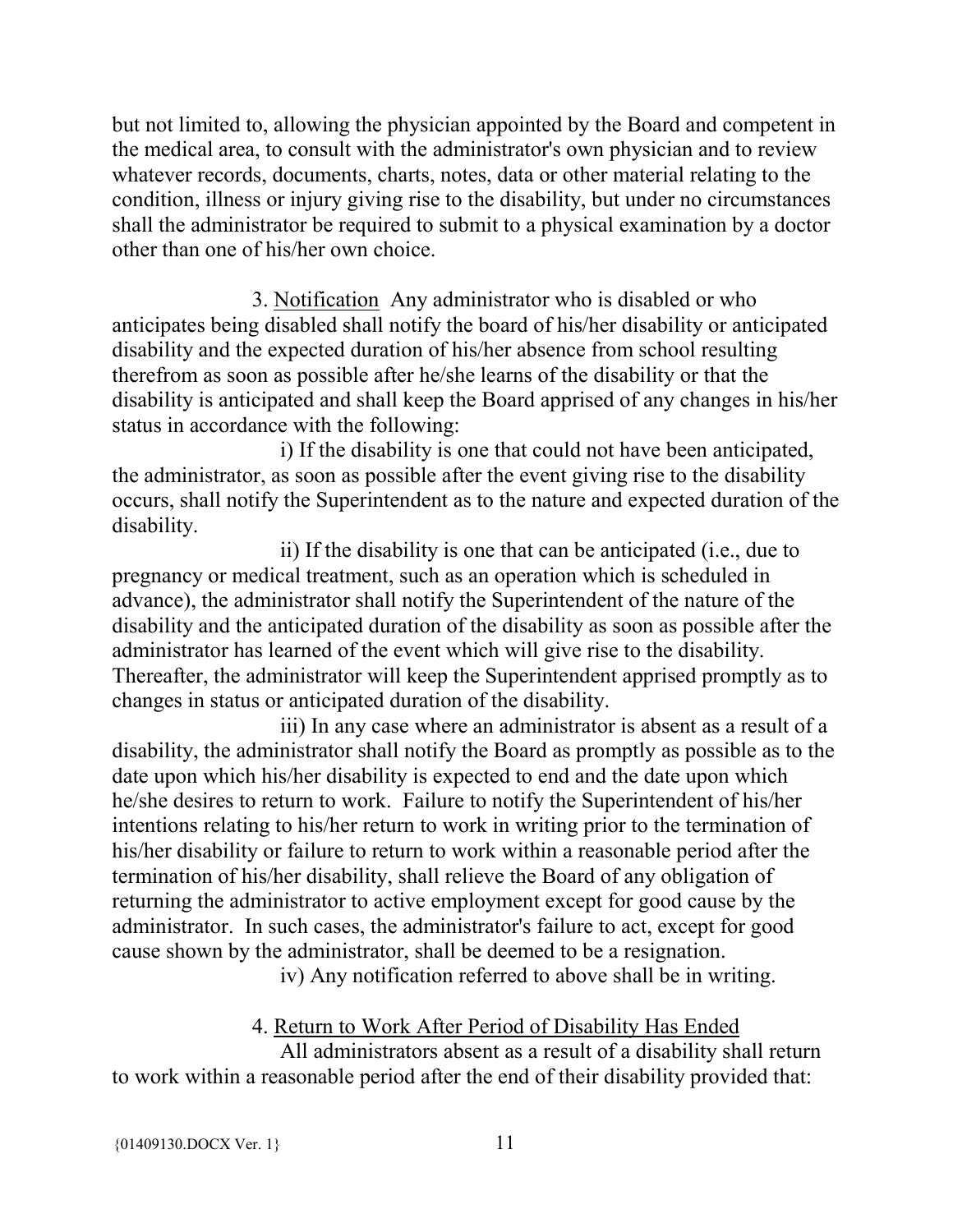i) If the administrator desires to extend his/her absence beyond the period of disability in order to have time to put his/her personal affairs in order, the Board may grant the administrator's request to do so for a reasonable period of time, and the Board shall not unreasonably withhold a request by an administrator for such additional leave, provided further, however, that any additional leave beyond the period of disability shall be without pay and without the application of accumulated sick leave benefits.

ii) In all cases of absence due to disability, the administrator shall, prior to returning to work, submit to the Superintendent a written statement of the administrator's physician attesting to the fact that the administrator is fit to return to work. The Board shall have the right to verify such statement in the same manner as provided in subsection b, paragraph 2 (ii) above.

5. Nothing herein shall require the Board to pay "sick leave" benefits to any administrator beyond his/her period of disability, regardless of the length of his/her period of absence; nor shall these provisions be construed so as to permit a disabled administrator to return to work prior to satisfying the Board that he/she is physically able to resume his/her duties.

6. In the event the law with respect to any employer's obligation to apply disability insurance or sick leave benefits, or both, to employees who are absent for pregnancy-related reasons is changed during the life of this Agreement so as to remove or change the employer's obligation to extend such benefits to such employees, then the Board's obligation to apply sick leave benefits to such employees pursuant to paragraph (b) above shall terminate and the Board and the Association shall meet to discuss the manner in which the Board shall handle maternity cases thereafter.

#### SECTION 7 Leave Without Pay

<span id="page-15-0"></span>The Board may in its discretion grant leave without pay to any administrator for a period not to exceed one (1) academic year so that he/she may avail himself/herself of opportunities for study, other professional growth or for personal reasons provided, however, that no increments or other benefits shall accrue during the leave period.

#### SECTION 8 Jury Duty

<span id="page-15-1"></span>An administrator who is required to serve on a jury before a state or federal court shall be granted leave for this purpose, and such leave shall not be

```
{01409130.DOCX Ver. 1} 12
```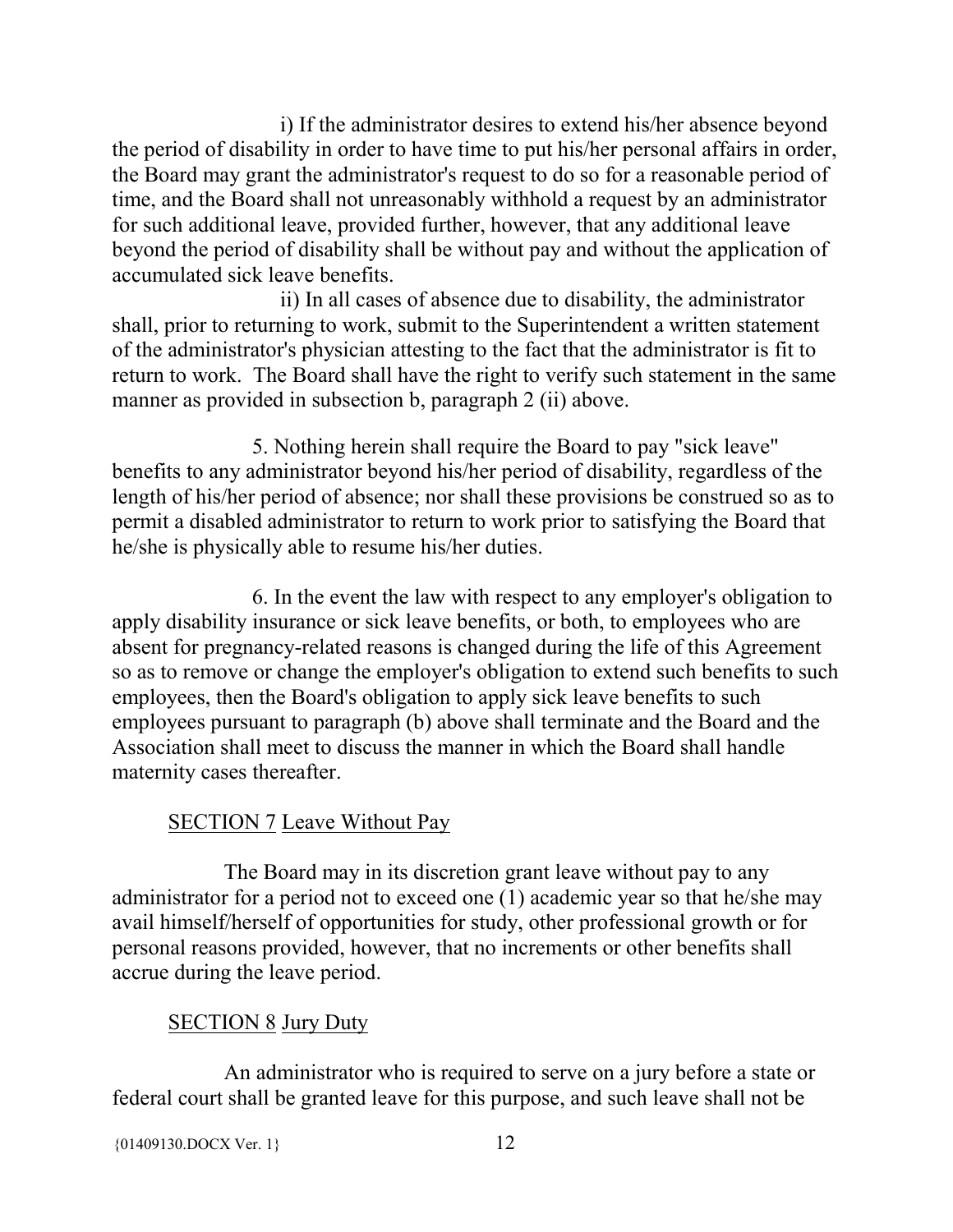deducted from sick leave or personal days. In lieu of his/her regular pay for the day, such administrator shall receive a rate of pay for each day of jury service equal to the difference between his/her then current applicable salary calculated on a per diem basis and the pay he/she receives from the court as jury pay. In order to qualify for this pay, the administrator shall notify the Superintendent immediately and in writing when he/she is notified that he/she is required to report for jury duty. The provision shall not be applicable where administrators volunteer for jury duty.

#### SECTION 9 Automobile Damage

<span id="page-16-0"></span>The Board will reimburse each administrator up to a maximum of \$500 (or whatever lesser amount is provided as a deductible on the Administrator's personal automobile insurance policy) for damage to their automobile caused by vandalism while the automobile was parked on school property, or was in use for assigned school business away from the school, if the administrator can establish by clear and convincing evidence to the satisfaction of the Board that the act of vandalism either occurred on school property or while the automobile was in use for assigned school business away from the school.

#### SECTION 10 Tuition Reimbursement

<span id="page-16-1"></span>The Board shall provide a total sum of \$5,000 per school year from which Administrators may be reimbursed for tuition costs up to fifteen (15) semester hours (3 credit) courses. Course approval and eligibility for reimbursement for these courses shall be determined by the Superintendent and/or his/her designee.

#### **ARTICLE VIII**

#### CONDITIONS OF EMPLOYMENT

#### <span id="page-16-3"></span><span id="page-16-2"></span>SECTION 1 Work Year

<span id="page-16-4"></span>"Twelve Month Administrators" will work 222 days, the actual number of work days varying as a result of their vacation entitlement.

> "Eleven Month Administrators" will work the following: Dean of Students – 218 (teacher work year plus 32 days).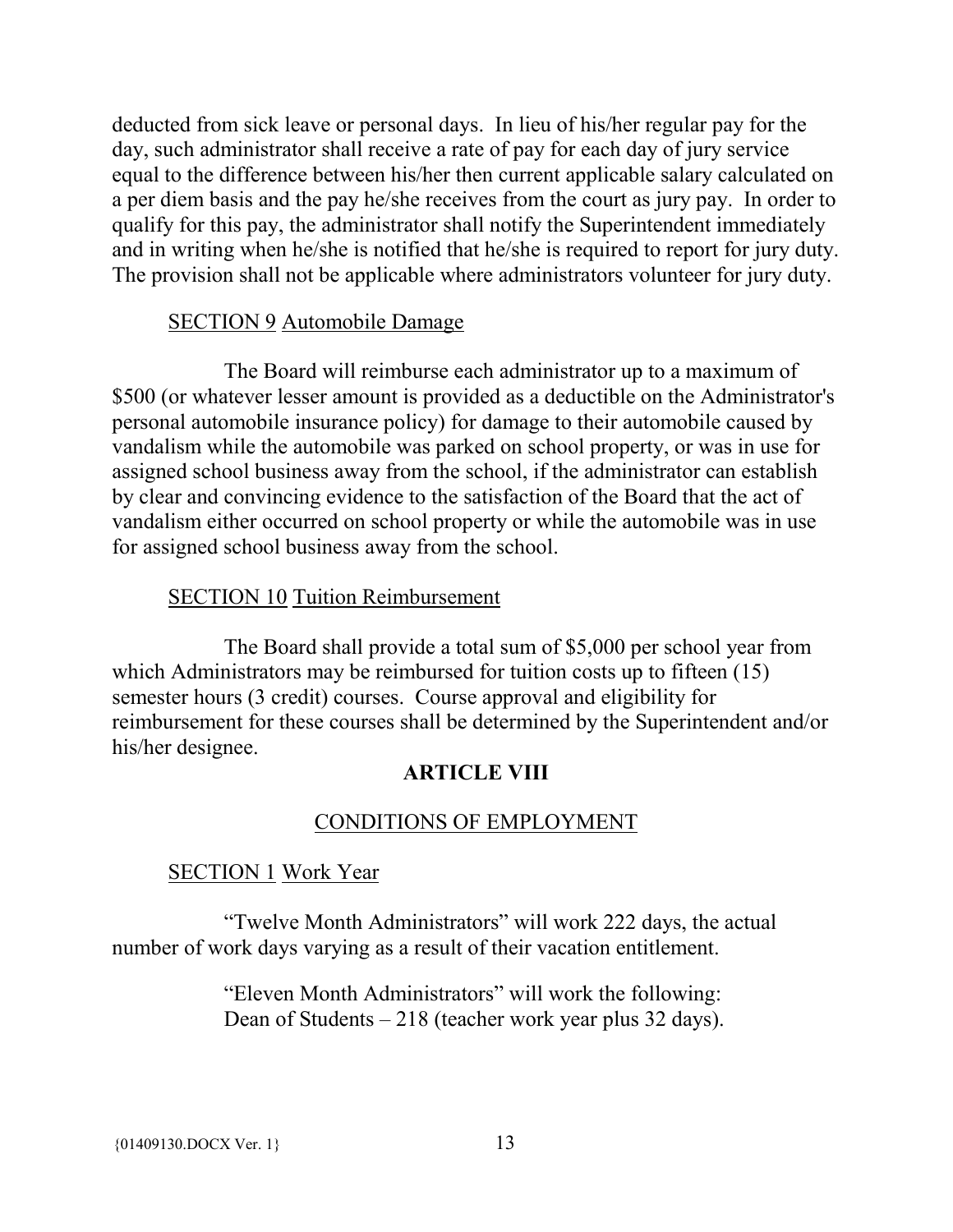#### <span id="page-17-0"></span>SECTION 2 Vacation

a) Twelve month administrators will receive twenty-five (25) days of vacation annually without loss of pay.

b) Vacations may not be accumulated from year to year, except as set forth in paragraph (c) below. Administrators who begin employment after July 1<sup>st</sup> shall have their vacation time prorated based on their vacation entitlement. Thereafter, vacations must be taken during the fiscal year (July 1-June 30) at times acceptable to the Superintendent who shall make said determination in accordance with reasonable needs of the district. Vacations shall be taken when school is not in session, provided however, up to five (5) days (10 days for Central Office Administrators) may be taken during the school year with the Superintendent's prior approval.

c) When an administrator at the request of the Superintendent is required to relinquish all or part of his/her vacation for reasons of promotion, absence of an assistant, move to another building or similar reasons, then that portion of the vacation so relinquished shall be allowed to accrue to the next fiscal year. All vacation time shall be taken only after the approval of the Superintendent of Schools. In the event that all vacation time allowed to be accrued to the following year cannot be used, a maximum of one (1) week of pay at the administrator's then current rate shall be granted in lieu thereof after the approval of the Superintendent.

#### SECTION 3 Paid Holidays

<span id="page-17-1"></span>Twelve-month administrators shall have fourteen (14) paid holidays which shall be consistent with the school calendar.

#### SECTION 4 Travel Reimbursement

<span id="page-17-2"></span>Administrators shall be reimbursed for all reasonable expenses incurred through attendance at in-town and out-of-town professional and workrelated activities as set forth in the Board's administrative regulations. The administrators shall be reimbursed for the use of their automobiles at the rate set by the Internal Revenue Service for business mileage deductions.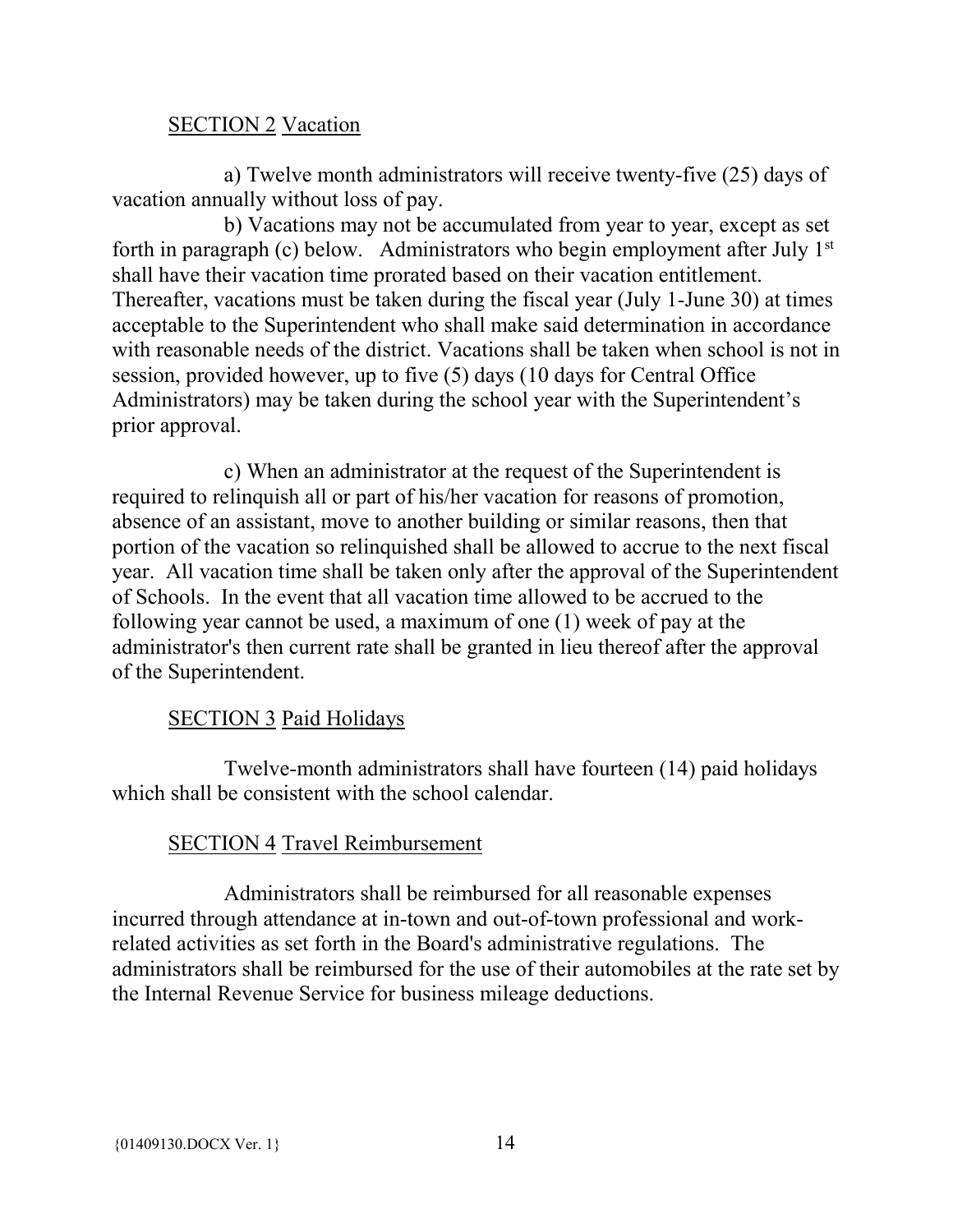#### SECTION 5 Administrative Placement

<span id="page-18-0"></span>The placement of administrators within the school system is at the sole discretion of the Superintendent of Schools and the Board of Education. The setting of an administrator's salary and/or specific category placement shall be jointly discussed by the Superintendent and his/her designee and the President of the Association prior to the opening of any administrative position; however, the final decision as to salary and placement shall be with the Superintendent or his/her designee, except that any administrator placed in a new administrative position shall not make more than the highest person in that category.

#### SECTION 6 Discipline

<span id="page-18-1"></span>No administrator shall be reprimanded, disciplined, suspended, demoted or reduced in status without just cause.

#### SECTION 7 Vacancies

<span id="page-18-2"></span>All vacancies for new or vacant administrative positions contained on the administrative salary schedule shall be published in all schools for at least ten days and ordinarily thirty days in advance, except in emergency or acting appointments. Temporary or acting appointments of administrators to such positions shall not exceed ninety days except by mutual consent of the Board and the Association. Requirements, such as statement of qualifications and job description, shall be part of this posting. When, if qualifications and attainments of two or more applicants are considered equal as determined by the Superintendent, preference will be given to members of the administrative staff.

#### **ARTICLE IX**

#### NON-DISCRIMINATION

<span id="page-18-4"></span><span id="page-18-3"></span>Neither party to this Agreement shall discriminate against any administrator in accordance with applicable state and federal laws.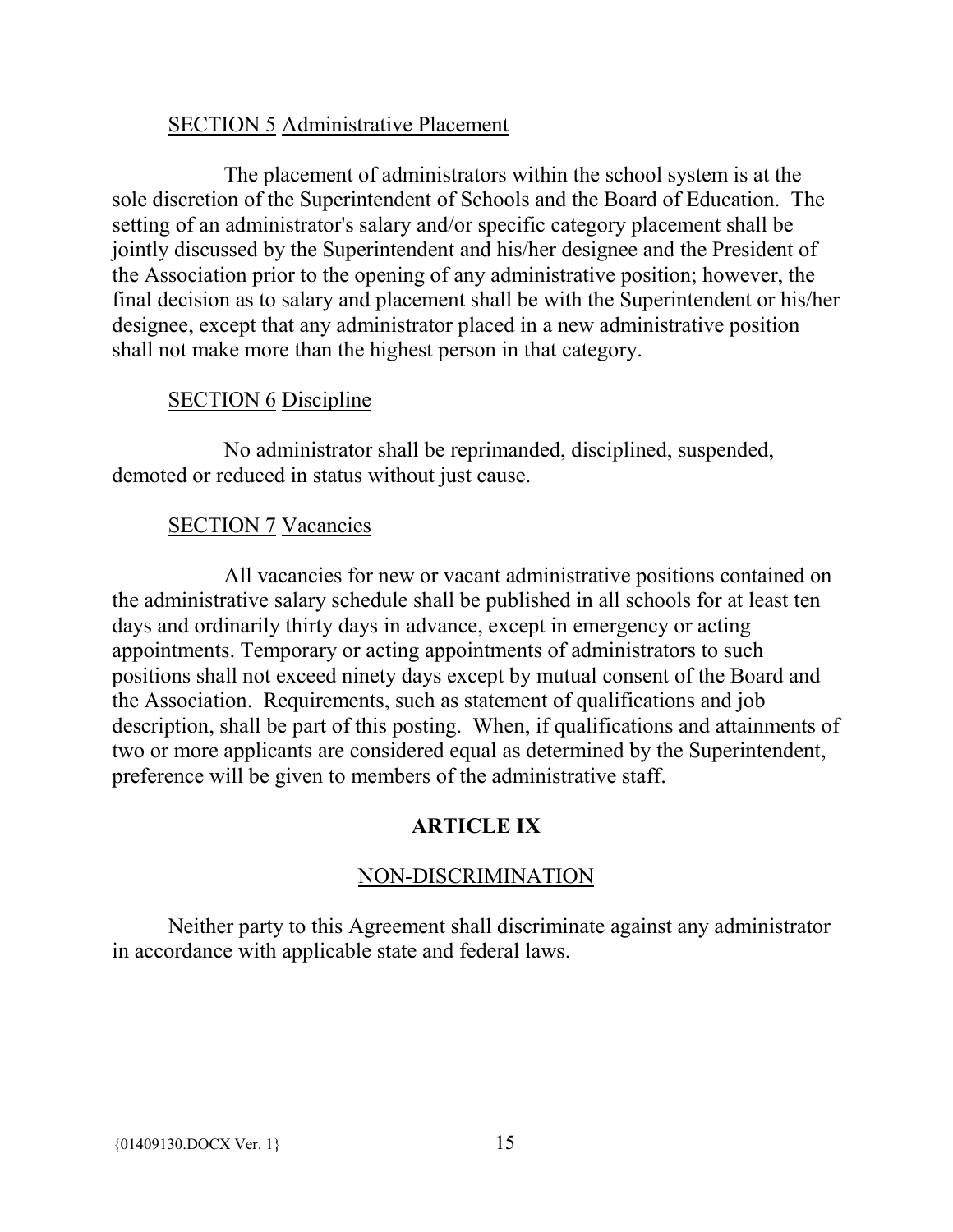#### **ARTICLE X**

#### RETIREMENT SUPPLEMENT

<span id="page-19-1"></span><span id="page-19-0"></span>The Board shall provide to eligible administrators a retirement supplement plan in accordance with the following criteria:

### 1. Eligibility

a) An administrator must be eligible for retirement, other than disability retirement, under the Connecticut Teachers' Retirement System according to Chapter 167a of the General Statutes of Connecticut as amended.

b) Except for administrators employed prior to July 1, 2008, an administrator must have a minimum of fifteen years of service in the Trumbull Public Schools and must be at least fifty-five (55) years of age.

c) An administrator must retire from public education in Connecticut exclusive of substitute teaching as limited by the Connecticut Teachers' Retirement System and re-employment pursuant to §10-183v of the Connecticut General Statutes.

#### 2. Notification of Intent

Notice of an administrator's intention to retire under this plan shall be filed on the prescribed Application for Administrator's Retirement Supplement Program form, normally at least two months prior to one's last day of employment.

#### 3. Retirement Payment

Any administrator who meets the eligibility requirement of ten (10) years of service and fifty (50) years of age and is employed on or before June 30, 2008 will receive a maximum payment of \$40,000 upon retirement as described below. Any administrator or administrator covered by the terms of this Agreement, employed on or after July 1, 2008, who meets the eligibility requirements described in paragraph 1 above, Eligibility, shall receive a payout of accumulated unused sick days, up to a maximum payment of \$20,000 upon retirement.

#### 4. Method of Payment

a) Four to ten annual payments at the option of the retiree as designated by him/her on the prescribed Application for Administrator's Retirement

```
{01409130.DOCX Ver. 1} 16
```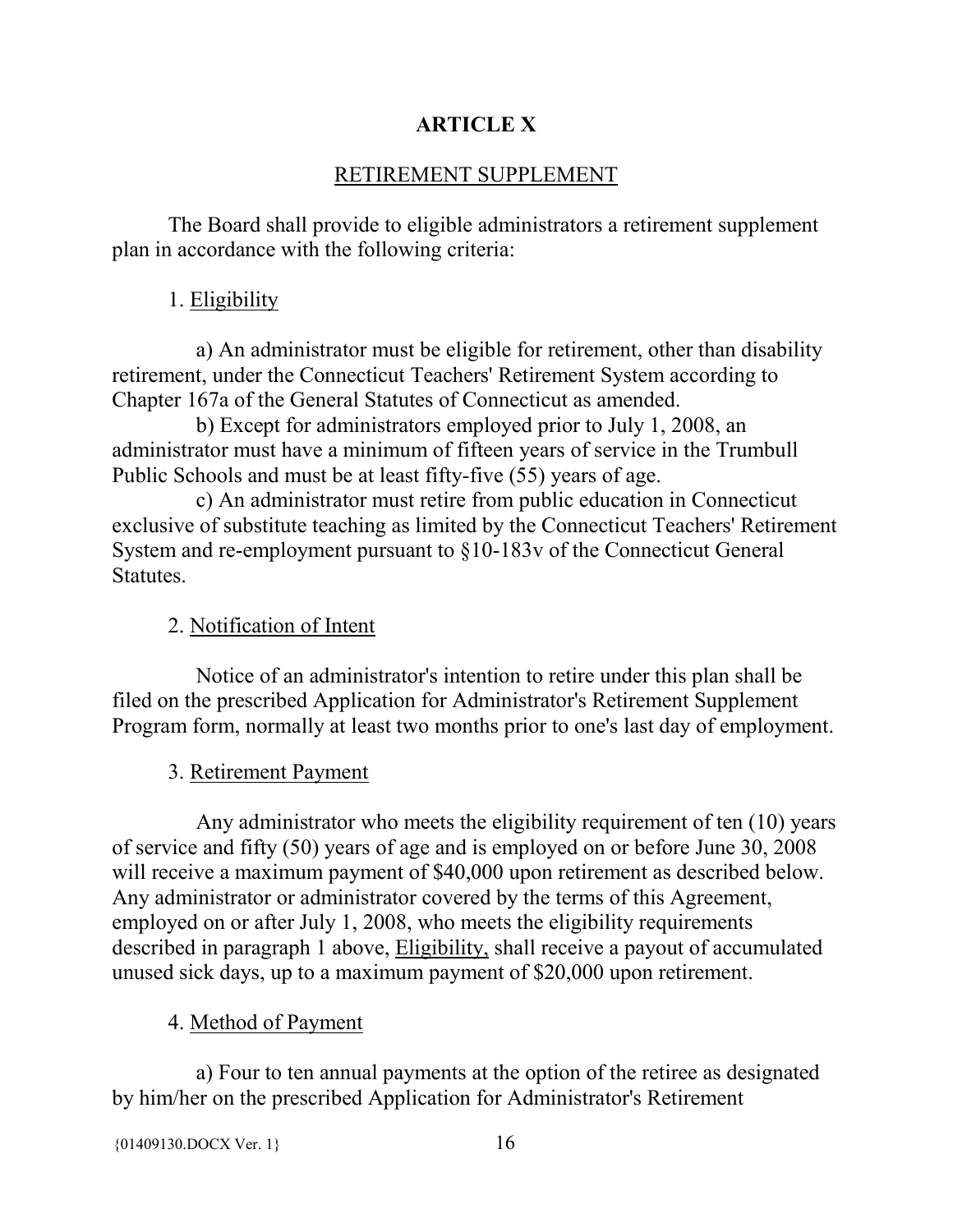Supplement Program and Agreement for Administrator's Retirement Supplement Program form.

b) First annual payment commences in July following retirement or the ensuing January of the school year after retirement, at the option of the retiree.

### 5. Survivorship Payment

The remaining payments go to designated beneficiary in case of death. Such beneficiary shall be noted on the prescribed Survivorship Designation form at the time an individual files for retirement. Should the beneficiary desire to adjust method and/or receipt of payment to alternatives listed in the prescribed Application for Administrators' Retirement Program form, he/she shall be granted such option.

### 6. Group Insurance

a) An administrator who retires early pursuant to this Article shall be eligible to continue participation in the district group medical hospitalization insurance plan until age 65 as permitted by the terms of the policy with the insurance carrier. It is the responsibility of the administrator to make arrangements with the school business office to pay to the school district the quarterly premium amounts due in advance and on such date as determined by the school district. There will be no contribution by the Board toward any administrators annual premium cost.

b) An administrator who retires pursuant to this Article shall be eligible to continue participating in the life insurance provided pursuant to Article VII, Section a.4) at his/her expense, subject to the insurance carrier's approval.

### 7. Duration of Program

<span id="page-20-0"></span>The program described herein shall be limited to employees hired between July 1, 2008 and including June 30, 2018. Employees hired on or after July 1, 2018 shall not be eligible for the benefit provided for in this Article X.

### **ARTICLE XI**

### ADMINISTRATOR REDUCTION IN FORCE

<span id="page-20-1"></span>It is understood that it is within the discretion of the Board of Education to reduce the educational program, curriculum and the number of administrative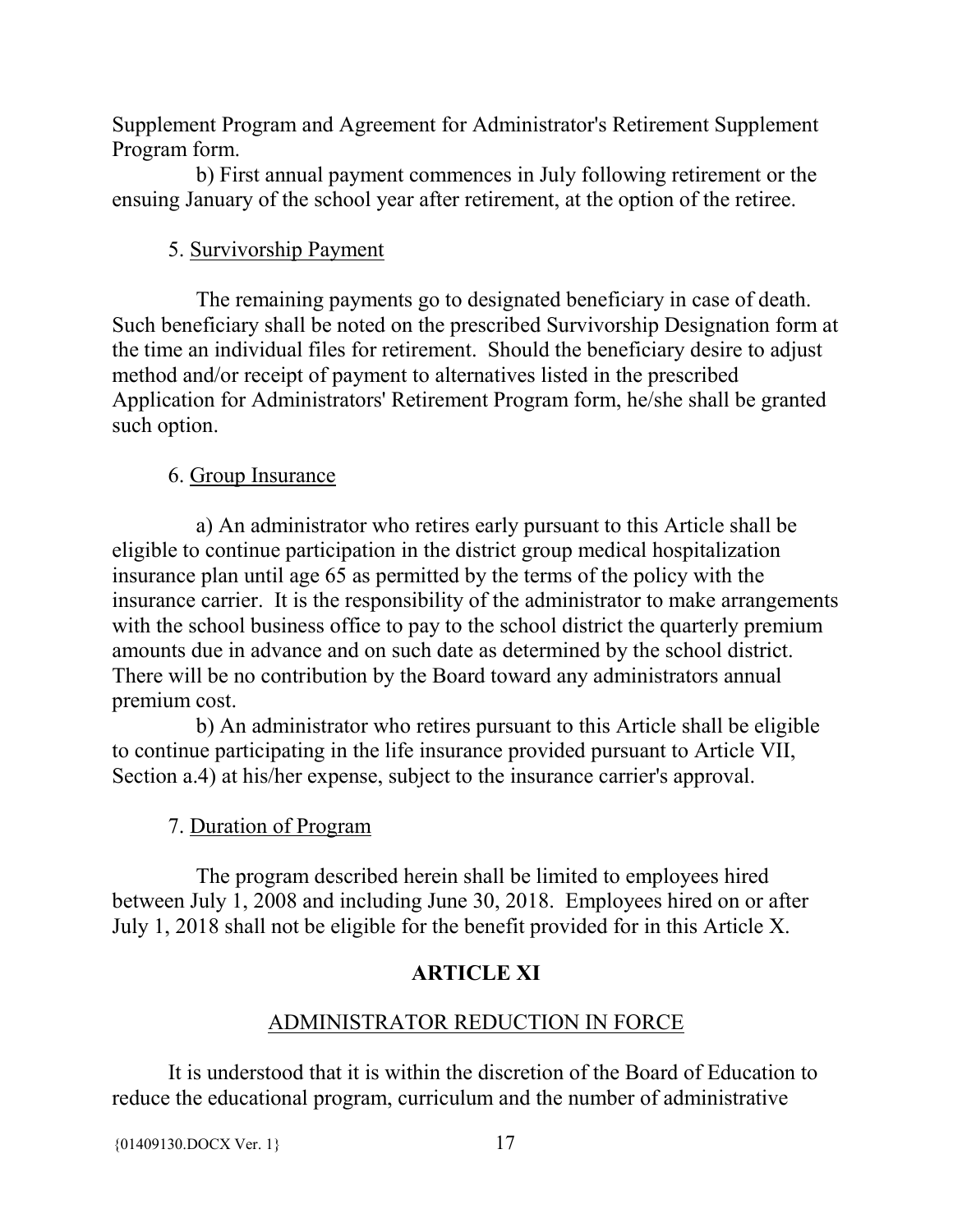employees. If, in the Board's judgment, it is necessary to reduce the administrative staff in areas covered by this collective bargaining agreement, identification of the administrator(s) to be reduced shall be made in accordance with the procedures set forth below.

First, the Board shall determine the number of positions to be eliminated and identify the administrative category in which the eliminations will take place. Within any administrative category, performance and certification, as determined by the Superintendent of Schools, shall prevail in identifying administrators for reduction. In the event there is not a significant difference in the performance and certification between one administrator and another, then seniority shall prevail.

In order to promote an orderly reduction in administrative personnel, the following more specific procedures will be used to identify the administrators to be affected by the staff reduction:

1. Any administrator relieved of his/her duties because of a reduction in staff shall be offered a vacant administrative opening in his/her particular administrative category for which he/she is both qualified and certified as reasonably determined by the Superintendent of Schools.

2. If an administrator is relieved of his/her duties because of reduction in staff and there is no vacant administrative opening in his/her particular administrative category for which he/she is both qualified and certified, he/she will be offered the positions of an administrator who has the least seniority in the same category, provided the more senior administrator is determined by the Superintendent of Schools to have similar qualifications and certification to displace the least senior administrator in the same category. In the event there is no administrator with less seniority in said category, the relieved administrator may replace an administrator with less seniority in the next lower category (presuming there is no vacancy in such category; if there is a vacancy, the relieved administrator will be offered such position) according to the above procedure. This procedure will continue until either the relieved administrator is placed in some lower administrative category or teaching position. Notwithstanding the above provisions, no administrator who is first hired or employed by the Board subsequent to the inception date of this contract shall be eligible to displace any administrator in the lower category who was first hired or employed by the Board prior to the inception date of this contract.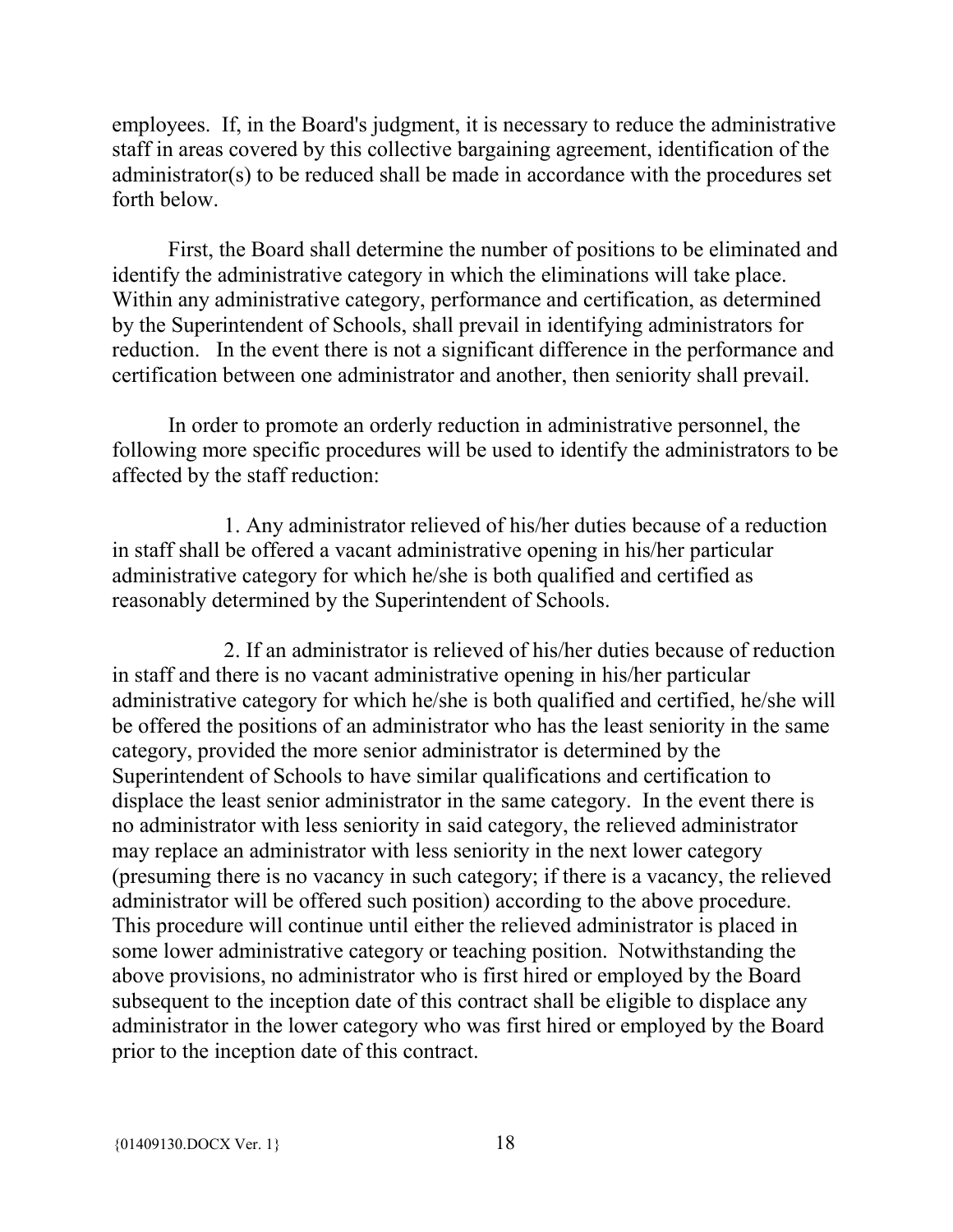3.a. Administrators who, as a result of reduction in force, will be placed on the administrator's recall list for a period of one (1) year, commencing with the effective date of their layoff. It is agreed that qualifications and certification, as determined by the Superintendent of Schools, shall govern recall rights.

3.b. The Superintendent will notify the displaced administrator of a vacancy by electronic mail to the last address in central office records with a copy to the president of the Association. The administrator shall lose his/her recall rights if (1) the administrator voluntarily resigns, (2) if the administrator does not report within 15 days of receipt of notice, (3) the administrator does not return to an available full-time position within the period of twelve (12) months or (4) the administrator refused a position for which the Superintendent deems the administrator to be certified and qualified. An administrator not recalled prior to expiration of recall shall have no remaining rights under this contract.

 In the event there is no significant difference in qualifications and certifications between one administrator and another, then seniority shall determine recall rights.

4. Classifications as mentioned in this article shall be defined according to the hierarchy as set forth in Appendix A.

5.Seniority shall commence on the appointment date contained in an administrator's letter of appointment or contract. An administrator's seniority shall continue to accrue while on the recall list.

6. The administrator while on the recall list shall not forfeit his/her sick leave; however, no compensation or other benefits shall be available to an administrator on the recall list.

 7. Administrative Impact – All Central Office certified administrators employed by the Trumbull Board of Education, who are covered by the provisions of the Teacher Fair Dismissal (Tenure) Law and who are relieved of their duties as a result of a reduction in force, shall have rights to displace administrators covered by this Agreement in positions where said Central Office Administrators are qualified, certified, have experience in a specific category and hold seniority (as defined by the Appendices) in a manner provided by applicable law. No administrator shall be discriminated against with respect to such displacement rights by virtue of his/her service outside the administrative bargaining unit. This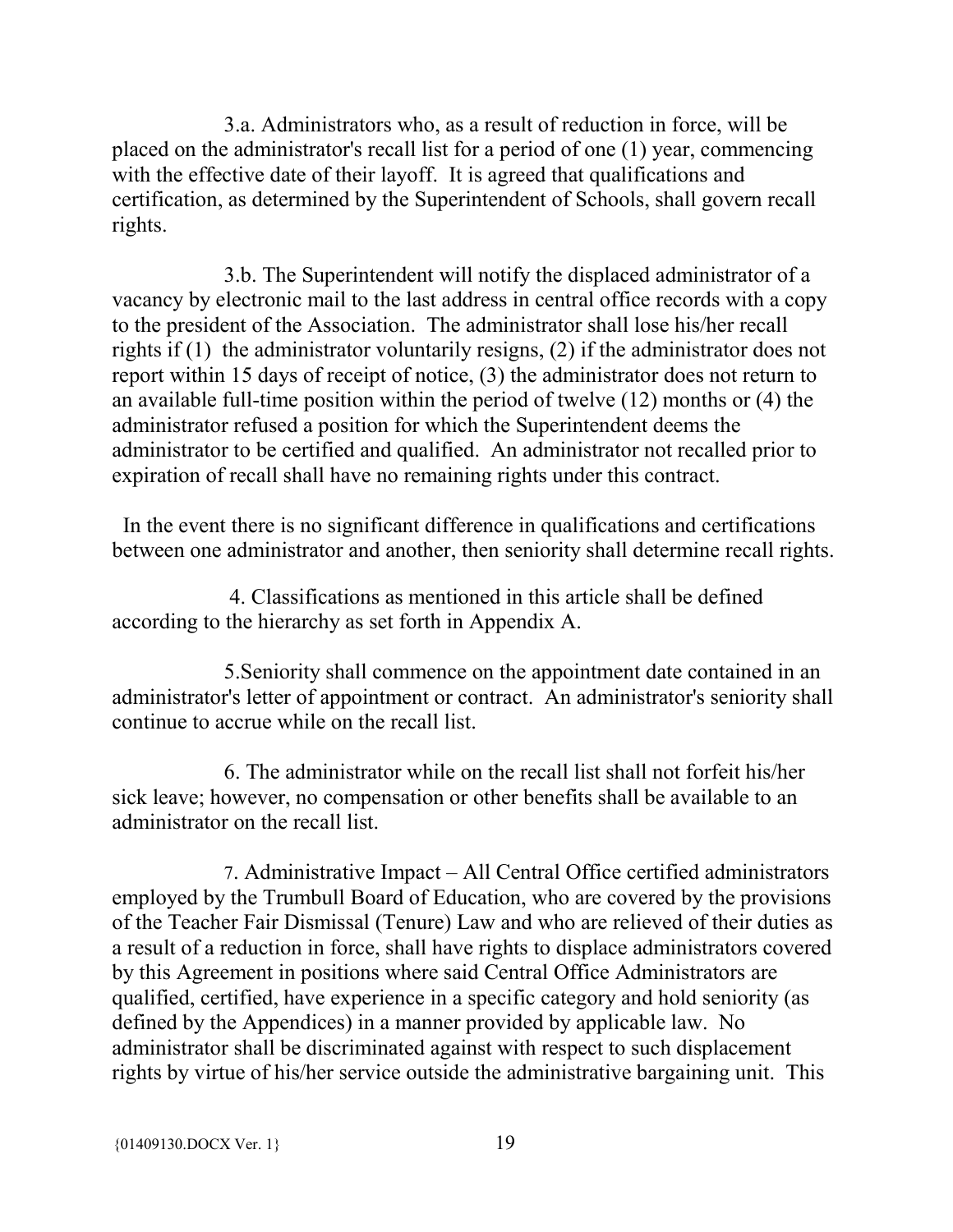<span id="page-23-0"></span>provision is intended to be consistent with the decision in Connecticut Education Association vs. State Board of Labor Relations, 5 CONN. APP. 253 (1985).

#### **ARTICLE XII**

#### DURATION OF AGREEMENT

<span id="page-23-2"></span><span id="page-23-1"></span>The term of this Agreement shall be July 1, 2021 to June 30, 2024. If no successor agreement is signed by July 1, 2021, this Agreement shall continue in effect until such successor agreement is signed.

#### **ARTICLE XIII**

#### CONTENTS OF THIS AGREEMENT

<span id="page-23-3"></span>The Appendices attached hereto setting forth categories and wage rates shall constitute a part of this Agreement.

IN WITNESS WHEREOF, the parties hereunto have caused these presents to be executed by their proper officers, hereunto duly authorized and their seals affixed hereto as of the date and year first above written.

TRUMBULL BOARD OF EDUCATION TRUMBULL ADMINISTRATORS

ASSOCIATION

 $\nonumber \begin{array}{ccccc} \textrm{By} & \textrm{Equation:} & \textrm{Equation:} & \textrm{Equation:} & \textrm{By} & \textrm{Equation:} & \textrm{Equation:} & \textrm{Equation:} & \textrm{Equation:} & \textrm{Equation:} & \textrm{Equation:} & \textrm{Equation:} & \textrm{Equation:} & \textrm{Equation:} & \textrm{Equation:} & \textrm{Equation:} & \textrm{Equation:} & \textrm{Equation:} & \textrm{Equation:} & \textrm{Equation:} & \textrm{Equation:} & \textr$ 

October 19 , 2020 October 19 , 2020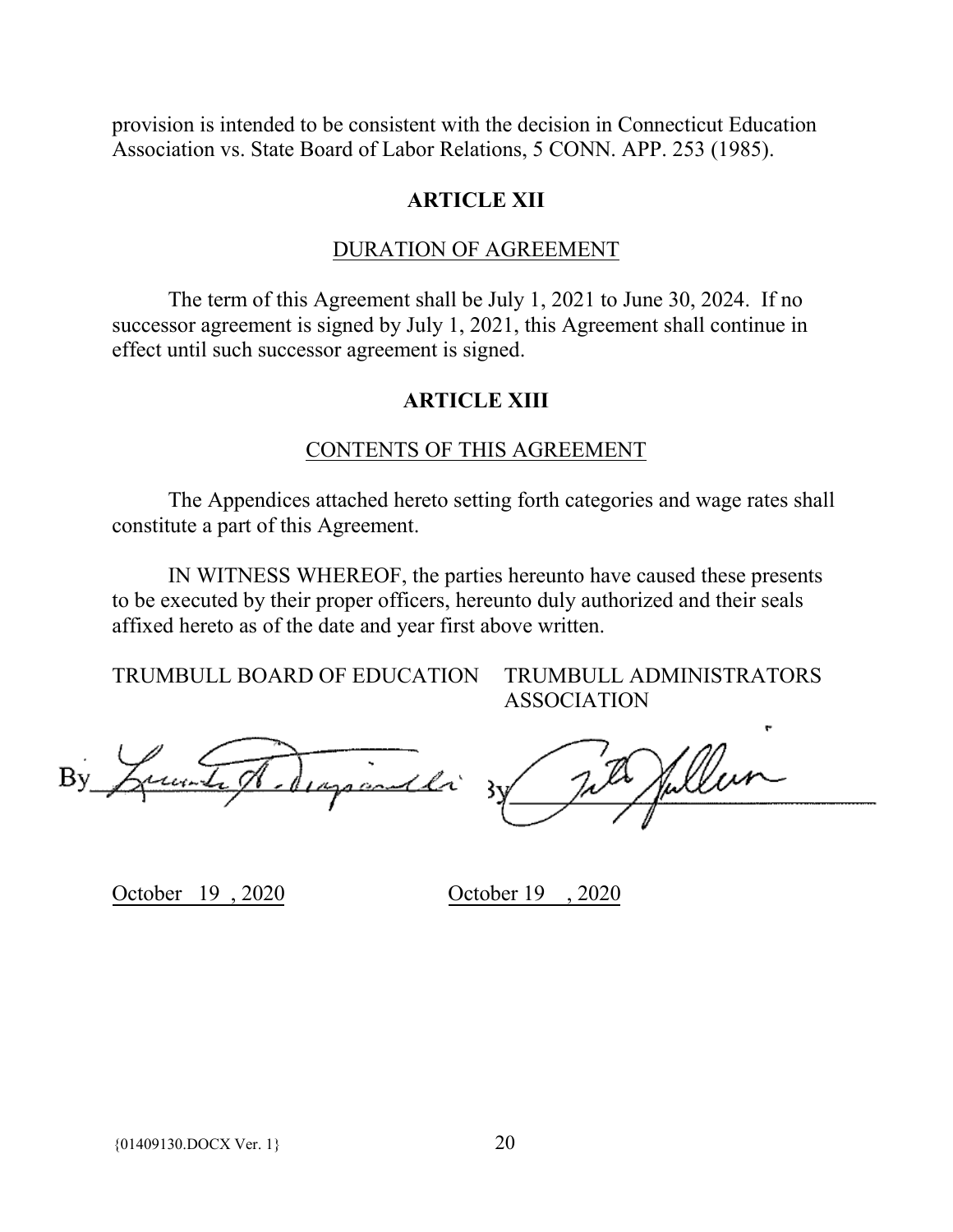## APPENDIX A YEAR: 2021-2022

<span id="page-24-0"></span>

| <b>CATEGORY</b> | <b>POSITION</b>                                                                                     | STEP <sub>1</sub> | STEP <sub>2</sub> | STEP <sub>3</sub> | STEP <sub>4</sub> | STEP <sub>5</sub> |
|-----------------|-----------------------------------------------------------------------------------------------------|-------------------|-------------------|-------------------|-------------------|-------------------|
| I               | PRINCIPAL-<br><b>TRUMBULL HIGH</b><br><b>SCHOOL</b>                                                 | \$170,518         | \$175,790         | \$181,228         | \$186,834         | \$192,616         |
| $\mathbf{I}$    | PRINCIPALS-<br><b>MIDDLE AND</b><br>ELEMENTARY, PPS<br><b>DIRECTOR</b>                              | \$157,978         | \$162,865         | \$167,903         | \$173,097         | \$178,449         |
| III             | <b>AGRISCIENCE</b><br><b>PRINCIPAL</b><br><b>PRESCHOOL</b>                                          | \$151,711         | \$156,404         | \$161,241         | \$166,225         | \$171,371         |
| IV              | HOUSE PRINCIPAL<br><b>AND COORDINATOR</b><br>OF SPECIAL<br><b>EDUCATION</b>                         | \$149,744         | \$153,870         | \$158,128         | \$162,518         | \$167,041         |
| $\mathbf{V}$    | <b>MIDDLE SCHOOL</b><br><b>ASSISTANT</b><br>PRINCIPAL; -<br><b>ATHLETICS (12</b><br><b>MONTHS</b> ) | \$147,831         | \$151,899         | \$156,095         | \$160,422         | \$164,882         |
| VI              | <b>ATHLETICS; AND</b><br><b>DEAN OF STUDENTS</b><br>(218 DAY WORK<br>YEAR)                          | \$144,022         | \$148,735         | \$153,067         | \$157,806         | \$162,637         |
| <b>VII</b>      | <b>DIRECTOR OF</b><br><b>DIGITAL LEARNING</b>                                                       | \$136,167         | \$140,379         | \$144,719         | \$149,199         | \$153,767         |

DOCTORATE STIPEND …………………………………………………….…\$2,000

SEVENTH YEAR DEGREE………………………………………………………\$1,000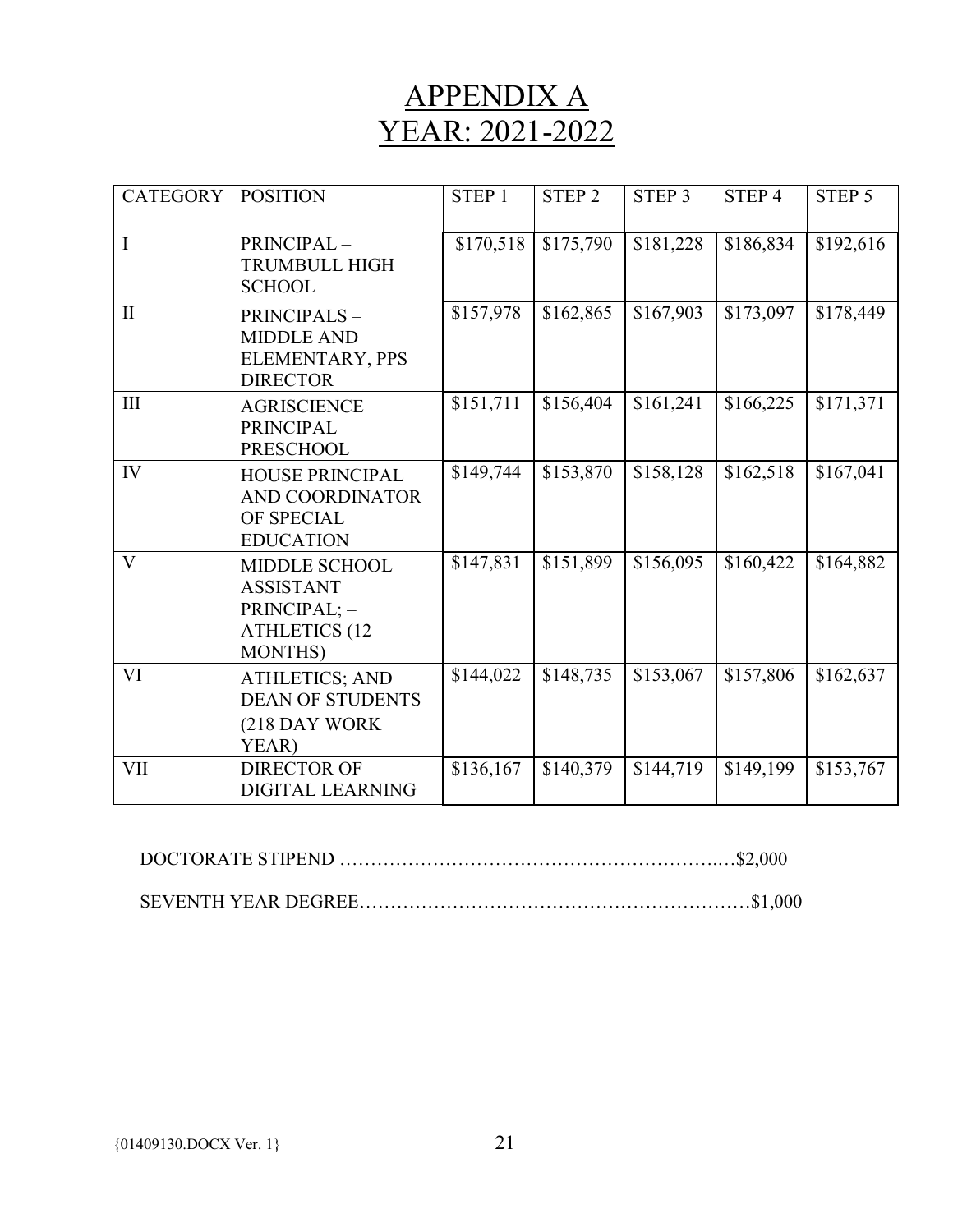## APPENDIX B YEAR: 2022-2023

<span id="page-25-0"></span>

| <b>CATEGORY</b> | <b>POSITION</b>                                                                         | STEP 1    | STEP <sub>2</sub> | STEP <sub>3</sub> | STEP <sub>4</sub> | STEP 5    |
|-----------------|-----------------------------------------------------------------------------------------|-----------|-------------------|-------------------|-------------------|-----------|
| I               | PRINCIPAL-<br><b>TRUMBULL HIGH</b><br><b>SCHOOL</b>                                     | \$173,911 | \$179,288         | \$184,835         | \$190,552         | \$196,449 |
| $\mathbf{I}$    | <b>PRINCIPALS - MIDDLE</b><br>AND ELEMENTARY,<br>PPS DIRECTOR                           | \$161,122 | \$166,106         | \$171,244         | \$176,542         | \$182,000 |
| III             | <b>AGRISCIENCE</b><br><b>PRINCIPAL</b><br><b>PRESCHOOL</b>                              | \$154,730 | \$159,516         | \$164,450         | \$169,533         | \$174,781 |
| IV              | <b>HOUSE PRINCIPAL</b><br>AND COORDINATOR<br>OF SPECIAL<br><b>EDUCATION</b>             | \$152,724 | \$156,932         | \$161,275         | \$165,752         | \$170,365 |
| $\mathbf{V}$    | <b>MIDDLE SCHOOL</b><br><b>ASSISTANT PRINCIPAL</b><br>-ATHLETICS (12<br><b>MONTHS</b> ) | \$150,773 | \$154,922         | \$159,201         | \$163,615         | \$168,163 |
| VI              | <b>ATHLETICS; AND</b><br><b>DEAN OF STUDENTS</b><br>(218 DAY WORK YEAR)                 | \$146,888 | \$151,695         | \$156,113         | \$160,946         | \$165,874 |
| <b>VII</b>      | <b>DIRECTOR OF DIGITAL</b><br><b>LEARNING</b>                                           | \$138,877 | \$143,173         | \$147,599         | \$152,168         | \$156,827 |

DOCTORATE STIPEND …………………………………………………….…\$2,000

SEVENTH YEAR DEGREE………………………………………………………\$1,000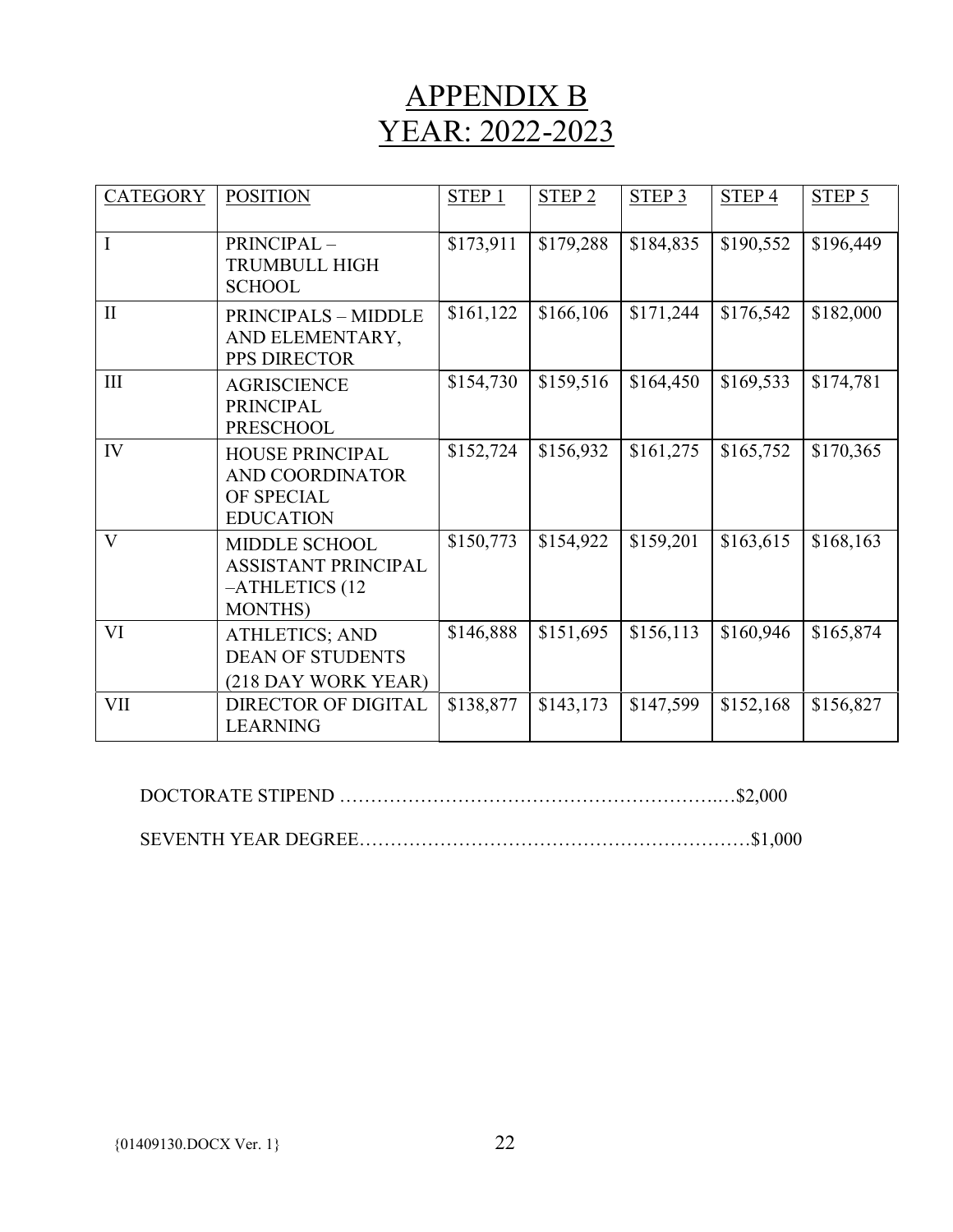## APPENDIX C YEAR: 2023-2024

<span id="page-26-0"></span>

| <b>CATEGORY</b> | <b>POSITION</b>                                                                                   | STEP <sub>1</sub> | STEP <sub>2</sub> | STEP <sub>3</sub> | STEP <sub>4</sub> | $STEP$ 5  |
|-----------------|---------------------------------------------------------------------------------------------------|-------------------|-------------------|-------------------|-------------------|-----------|
| $\mathbf I$     | PRINCIPAL-<br><b>TRUMBULL HIGH</b><br><b>SCHOOL</b>                                               | \$177,372         | \$182,856         | \$188,513         | \$194,344         | \$200,359 |
| $\mathbf{I}$    | <b>PRINCIPALS - MIDDLE</b><br>AND ELEMENTARY,<br>PPS DIRECTOR                                     | \$164,329         | \$169,411         | \$174,652         | \$180,055         | \$185,622 |
| III             | <b>AGRISCIENCE</b><br><b>PRINCIPAL</b><br><b>PRESCHOOL</b>                                        | \$157,809         | \$162,691         | \$167,722         | \$172,907         | \$178,259 |
| IV              | <b>HOUSE PRINCIPAL</b><br><b>AND COORDINATOR</b><br>OF SPECIAL<br><b>EDUCATION</b>                | \$155,763         | \$160,055         | \$164,484         | \$169,051         | \$173,756 |
| $\mathbf{V}$    | <b>MIDDLE SCHOOL</b><br><b>ASSISTANT</b><br>PRINCIPAL-<br><b>ATHLETICS (12</b><br><b>MONTHS</b> ) | \$153,774         | \$158,005         | \$162,369         | \$166,870         | \$171,510 |
| VI              | <b>ATHLETICS; AND</b><br><b>DEAN OF STUDENTS</b><br>(218 DAY WORK<br>YEAR)                        | \$149,811         | \$154,714         | \$159,219         | \$164,149         | \$169,175 |
| <b>VII</b>      | <b>DIRECTOR OF</b><br><b>DIGITAL LEARNING</b>                                                     | \$141,640         | \$146,022         | \$150,536         | \$155,196         | \$159,948 |

SEVENTH YEAR DEGREE………………………………………………………\$1,000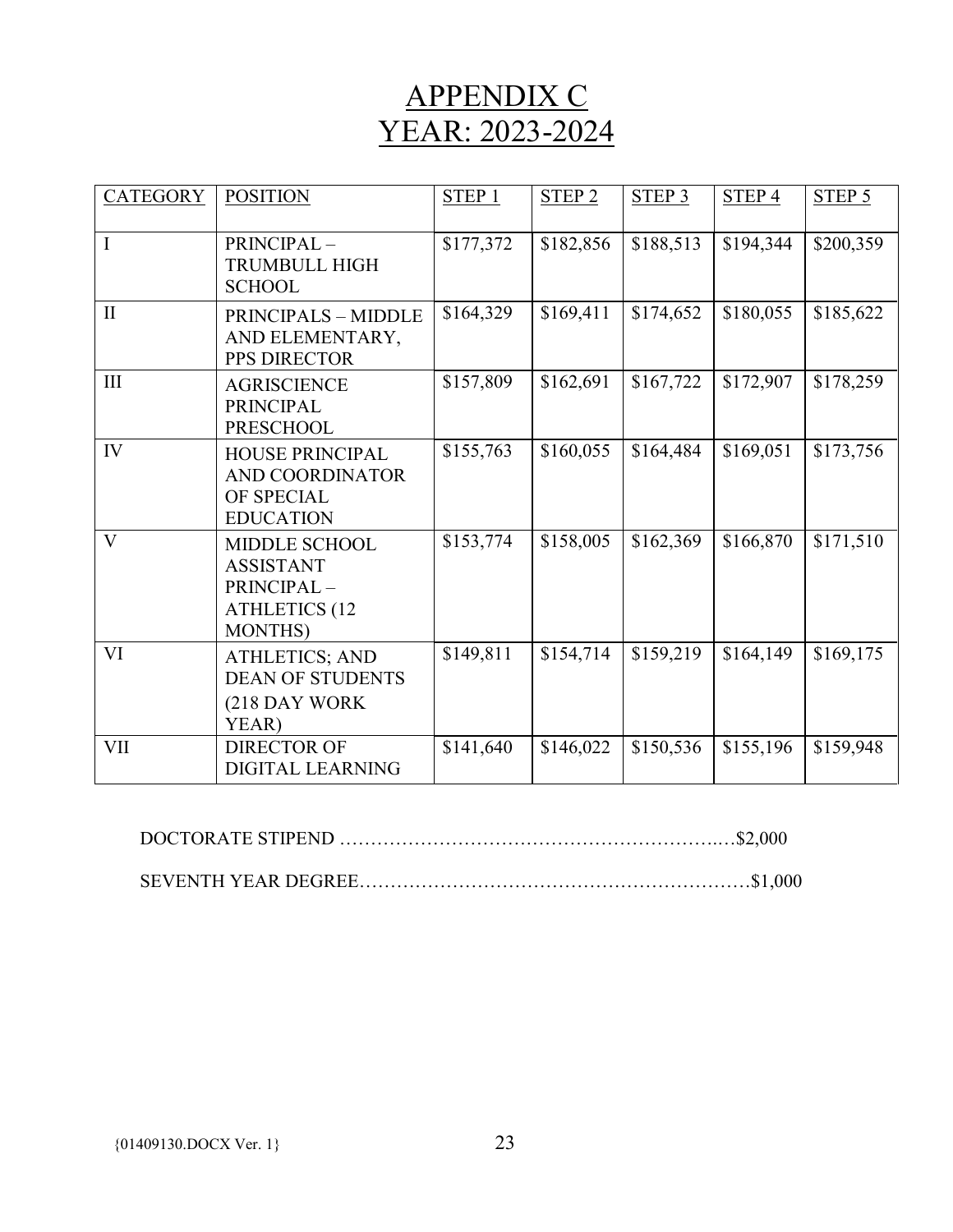#### **APPENDIX D - LONG TERM DISABILITY**

#### Trumbull Board of Education / Guardian's LTD Schedule

#### Monthly Benefit Payable:

<span id="page-27-0"></span>÷, l.

 $\ddot{z}$ 

The monthly benefit refers to the percent of earnings and maximum benefit allowed. This contract pays 60% of a covered person's monthly income up to a maximum monthly benefit of \$8,500.

#### **Duration of Benefits:**

If an employee becomes disabled before the age of 60, this duration continues payment of benefits until the employee reaches the normal Social Security retirement age. The normal Social Security retirement age ranges from 65 to 67.

| <b>Employee's Year of Birth</b> | <b>Social Security Normal</b><br><b>Retirement Age</b> |
|---------------------------------|--------------------------------------------------------|
| Before 1938                     | 65                                                     |
| 1938                            | 65 and 2 months                                        |
| 1939                            | 65 and 4 months                                        |
| 1940                            | 65 and 6 months                                        |
| 1941                            | 65 and 8 months                                        |
| 1942                            | 65 and 10 months                                       |
| 1943 to 1954                    | 66                                                     |
| 1955                            | 66 and 2 months                                        |
| 1956                            | 66 and 4 months                                        |
| 1957                            | 66 and 6 months                                        |
| 1958                            | 66 and 8 months                                        |
| 1959                            | 66 and 10 months                                       |
| Afler 1959                      | 67                                                     |

#### **Elimination Period:**

The elimination period is the length of time a covered person must be disabled before qualifying for LTD benefits. Under this contract it is 180 Days.

#### Definition of Disability:

Under this definition, the employee is only required to be disabled from his or her own occupation and unable to earn more than 80% of his or her insured earnings throughout the elimination period, and for the first five years of benefit payments. At the five-year point in the life of the claim, the requirements for disability change. From then on, the employee must be unable to perform, on a full-time basis, the major duties of any gainful work and unable to earn more than 80% of his or her insured earnings. (Refers to gainful work an employee could become qualified for with training,

34

J.  $\mathcal{L}$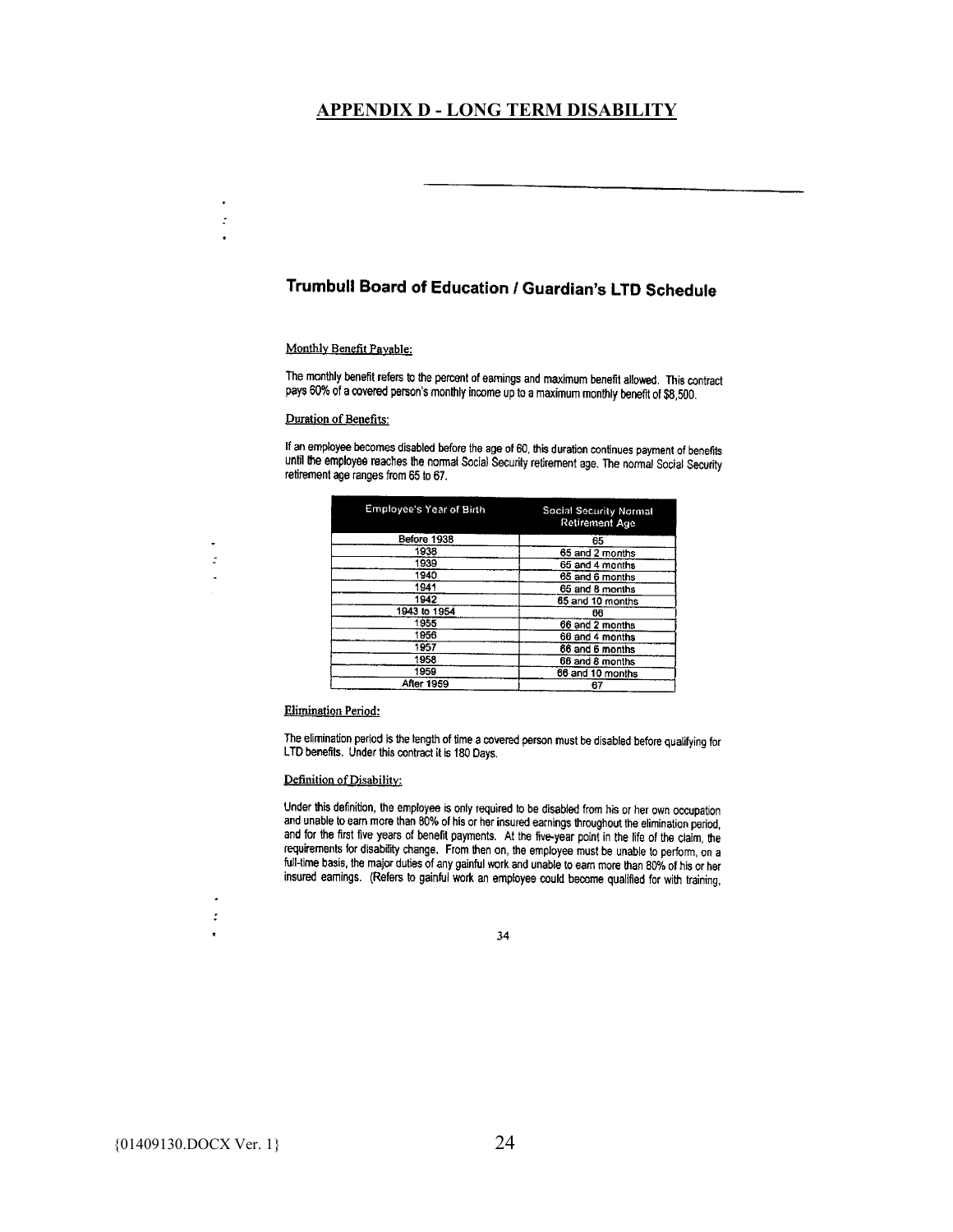#### Pre-Existing Condition Limitation:

A pre-existing condition is a sickness or injury, including all related conditions and complications, for which an employee saw a doctor, took medicine, or received other medical care or treatment during the three (3) months (called the "lookback" period) prior to his or her effective date. The LTD contract includes a pre-existing condition provision to protect Guardian from liability for disabilities caused by conditions that existed prior to an employee's effective date.

#### Survivor Benefit:

 $\ddot{\cdot}$ 

ć

Under the Survivor Benefit, benefits are payable following the covered employee's death. To be eligible for this benefit, an employee must have been disabled for at least six months before his or her death.

The Survivor Benefit is based on the employee's last full net monthly benefit and is paid as one lump sum. The lump sum Survivor Benefit is equivalent to three months of LTD benefits.

Benefits are payable to the eligible surviving spouse or dependent children unless it is specifically requested or state mandated that the benefit be payable to the deceased employee's estate.

#### COLA Benefit:

COLA, the Cost of Living Adjustment benefit, is a feature designed to prevent the erosion of the LTD benefit due to inflation. COLA works by increasing an employee's net monthly benefit annually by a specified percentage. The first COLA adjustment is made on the July 1st following 12 months of disability payments and annually thereafter. The numbers of adjustments on COLA are unlimited and they are set at 3% fixed.

LTD benefits are subject to the benefit maximum before COLA adjustments are made. Therefore, it is possible that once the COLA benefit is applied, an employee's monthly LTD benefit may exceed the plan's benefit maximum.

Monthly benefit increases of 3% (fixed), unlimited adjustments

#### **Rehabilitation Services:**

With the mandatory rehabilitation benefit, case management starts when we are notified of an insured's disability. Guardian reviews the insured's disability to see if rehab services would assist in successful return to gainful work. When the review is complete, the insured may be offered a rehab program. Guardian has the right to suspend or end benefit payments if the insured does not accept. Guardian will not require an insured to participate in a rehab program that is not suited based on the insured's education and prior history.

 $\ddot{\cdot}$